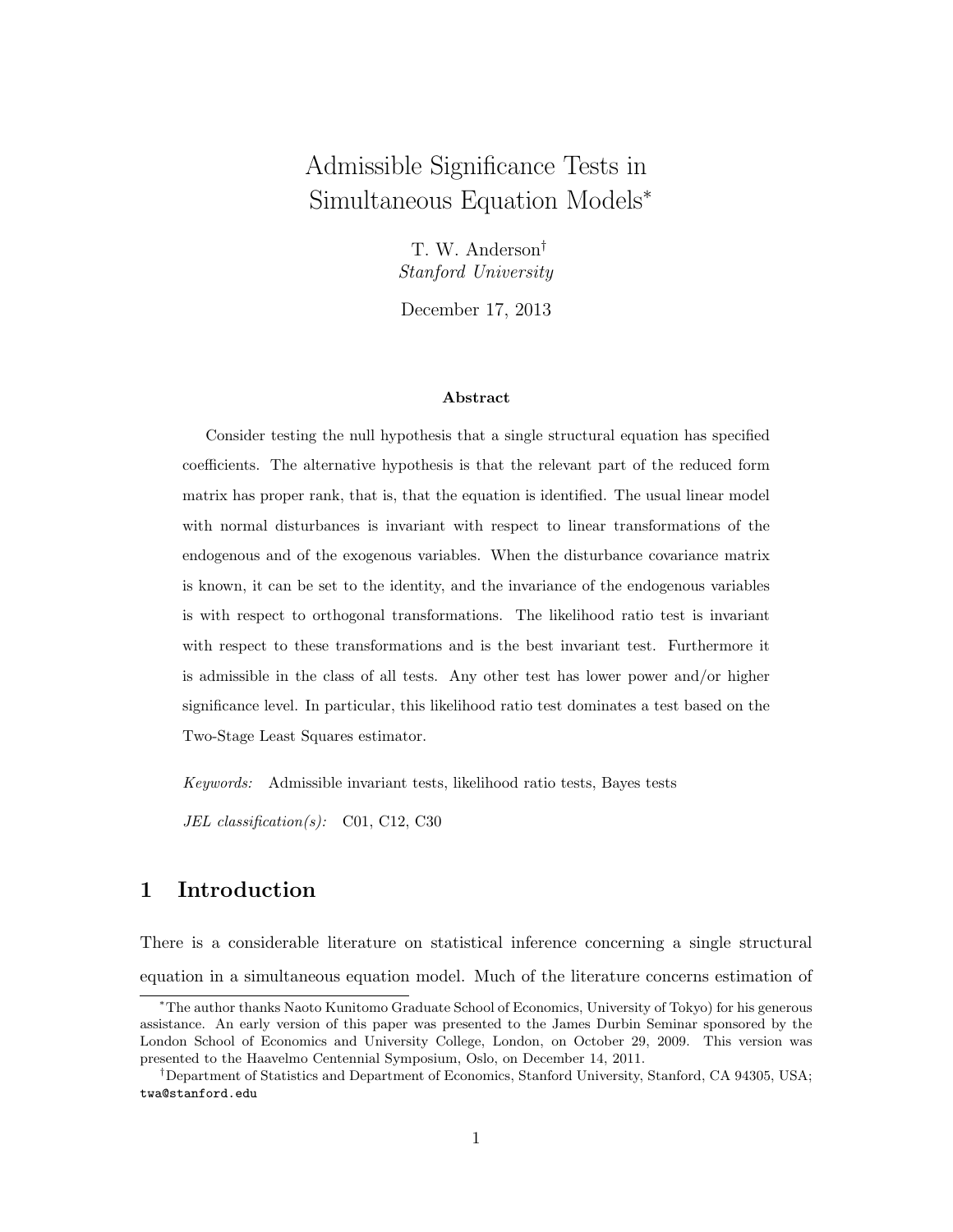the coefficients of the single equation. Anderson and Rubin (1949) developed the Limited Information Maximum Likelihood (LIML) estimator on the basis of normality of the disturbances. When the disturbance covariance matrix is known, the corresponding estimator is known as LIMLK. Anderson, Stein, and Zaman (1985) showed that the LIMLK estimator is admissible for a suitable loss function in a model corresponding to two simultaneous equations. They showed that the LIMLK estimator was the best estimator invariant under linear transformations that leave the model and loss function invariant. It follows that the LIMLK estimator is admissible in the class of all estimators including randomized estimators.

Anderson and Rubin (1949) also suggested a test of the null hypothesis, say,  $H_0$ , that the vector of coefficients of the endogenous variables, say,  $\beta$ , is a specified vector, say,  $\beta_0$ ; the alternative hypothesis, say  $H_2$ , is that  $\beta$  is unrestricted. The test is admissible if the equation is *just identified*, but not if the equation is over-identified. Anderson and Kunitomo (2007) derived an alternative test by testing  $H_0$  against  $H_1$ : the equation is identified. This likelihood ratio criterion is the ratio of the likelihood ratio criterion for testing  $H_0$  vs  $H_2$  to the likelihood ratio criterion for testing  $H_1$  vs  $H_2$ . (These two likelihood ratio criteria were given in Anderson and Rubin, 1949; see also Anderson and Kunitomo, 2009.)

Anderson (1976, 1984) pointed out that a structural equation in a simultaneous equation model is the same as a *linear functional relationship* in the statistical literature. Creasy (1956) derived the likelihood ratio test of the slope parameter in this model. Moreira (2003) derived the test in more generality; he called the test the *conditional likelihood ratio test*.

The current paper treats the testing problem when the disturbances matrix is known and the number of endogenous variables in the single equation is two. When the disturbance covariance matrix is known, a sufficient statistic is the sample regression of the dependent variables on the independent variables, say  $P$ , and the sample covariance of the independent variables, say A. The likelihood ratio criterion is a function of  $P'AP$ , the distribution of which depends only on a noncentrality parameter, say  $\lambda$ . It is shown that the likelihood ratio test is identical to a Bayes test of  $H_0$  vs  $H_1$  conditional on this parameter  $\lambda$ . Thus for each  $\lambda$  this conditional test of  $H_0$  vs  $H_1$  is the uniformly most powerful invariant test; that is, the (conditional) test is admissible among tests for a specific noncentrality parameter  $\lambda$ . Since this comparison does not depend on the value of  $\lambda$ , it holds for *every*  $\lambda$ .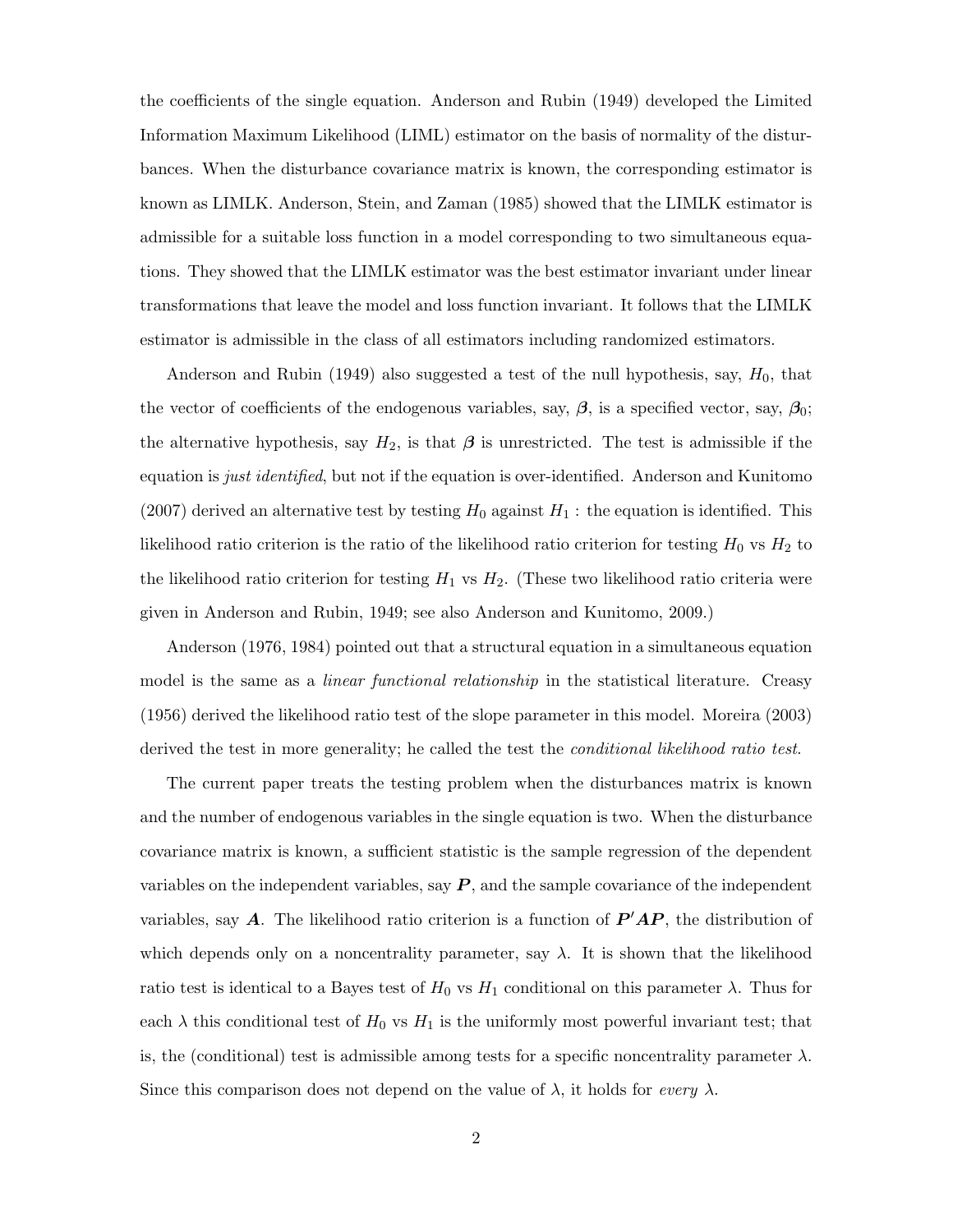Now consider the class of all tests of  $H_0$  vs  $H_1$ , not necessarily invariant, but including randomized tests. By a version of the "Hunt–Stein theorem" the likelihood ratio test is admissible among all tests. This means that there is no test with better significance level and/or better power. In particular, the Two-Stage Least Squares is inferior as an estimator and yields an inferior test procedure.

It should be noted that the admissibility properties in this paper are "exact," that is, the results are not asymptotic or approximate. However, the admissibility property is a comparison of tests; it does not establish a distribution or significance point.

### 2 A simultaneous equation model

The observed data consist of a  $T \times G$  matrix of endogenous or dependent or nonstochastic variables Y and a  $T \times K$  matrix of exogenous or independent variables  $Z$  ( $G < K$ ). A linear model (the reduced form) is

$$
Y = Z\Pi + V, \tag{2.1}
$$

where  $\Pi$  is a  $K \times G$  matrix of parameters and V is a  $T \times G$  matrix of unobservable disturbances. The rows of  $V$  are assumed independent; each row has a normal distribution  $N(\mathbf{0}, \mathbf{\Omega}).$ 

The coefficient matrix  $\Pi$  can be estimated by the sample regression

$$
\boldsymbol{P} = (\boldsymbol{Z}'\boldsymbol{Z})^{-1}\boldsymbol{Z}'\boldsymbol{Y}.\tag{2.2}
$$

The covariance matrix  $\Omega$  can be estimated by  $(1/T)H$ , where

$$
H = (Y - ZP)'(Y - ZP) = Y'Y - P'AP
$$
\n(2.3)

and  $\mathbf{A} = \mathbf{Z}'\mathbf{Z}$ . The matrices **P** and **H** constitute sufficient statistics for the model. See Haavelmo (1944).

A structural or behavioral equation may involve a  $T \times G_1$  subset of the endogenous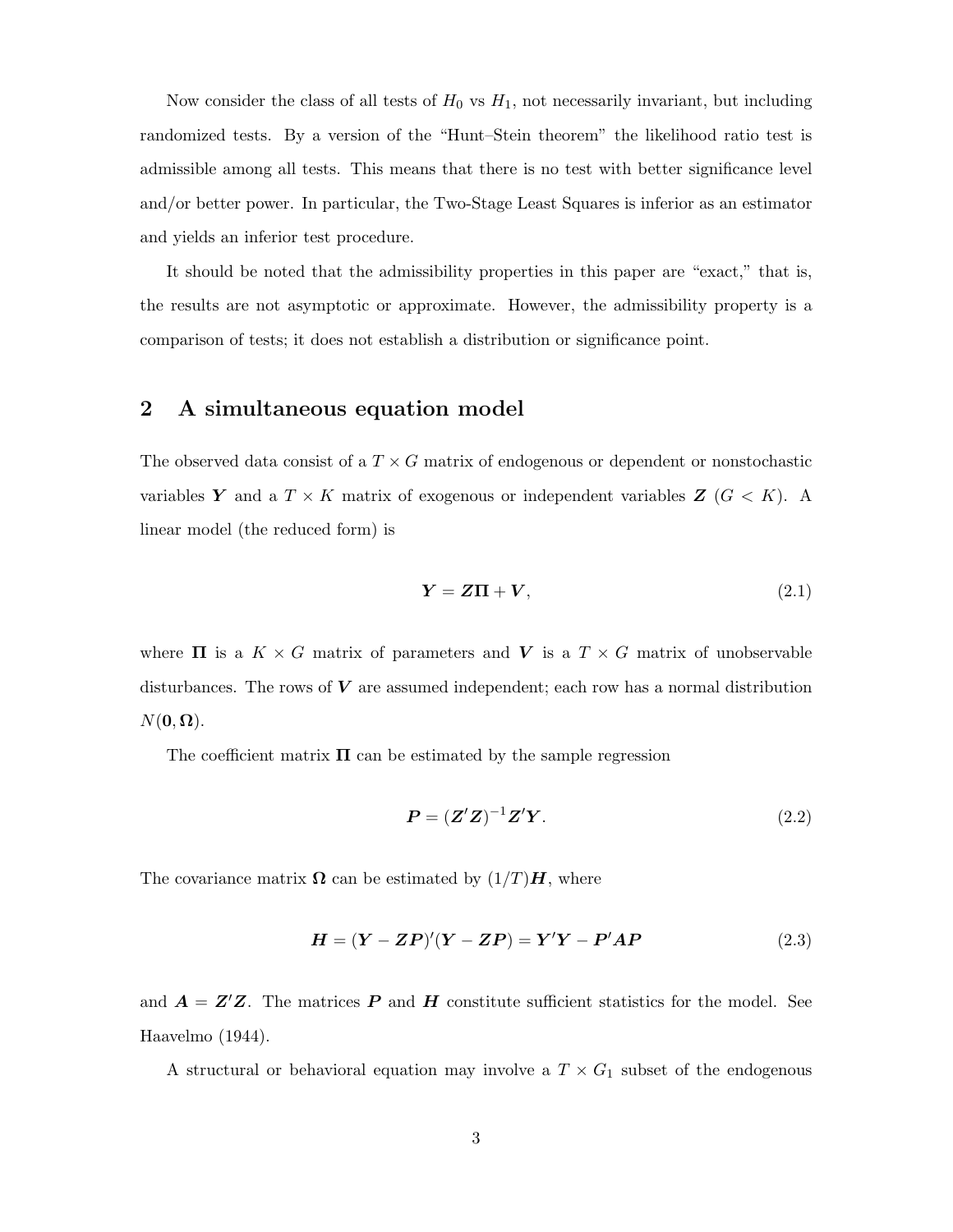variables  $Y_1$ , a  $T \times K_1$  subset of the exogenous variables  $Z_1$ , and a  $T \times G_1$  subset of disturbances  $V_1$ . The structural equation of interest is

$$
Y_1\beta_1 = Z_1\gamma_1 + u,\tag{2.4}
$$

where  $u = V_1 \beta_1$  and  $V = (V_1, V_2)$ . A component of u has the normal distribution  $N(0, \sigma^2)$ , where  $\sigma^2 = \beta_1^{\prime} \Omega_{11} \beta_1$  and  $\Omega_{11}$  is the  $G_1 \times G_1$  upper-left submatrix of

$$
\Omega = \begin{bmatrix} \Omega_{11} & \Omega_{12} \\ \Omega_{21} & \Omega_{22} \end{bmatrix} \tag{2.5}
$$

When Y, Z, V, and  $\Pi$  are partitioned similarly, the reduced form (2.1) can be written

$$
\left(\mathbf{Y}_1, \mathbf{Y}_2\right) = \left(\mathbf{Z}_1, \mathbf{Z}_2\right) \begin{bmatrix} \mathbf{\Pi}_{11} & \mathbf{\Pi}_{12} \\ \mathbf{\Pi}_{21} & \mathbf{\Pi}_{22} \end{bmatrix} + \left(\mathbf{V}_1, \mathbf{V}_2\right), \tag{2.6}
$$

where  $(Y_1, Y_2)$  is a  $T \times (G_1 + G_2)$  matrix. The relation between the reduced form and the structural equation is

$$
\begin{bmatrix} \gamma_1 \\ \mathbf{0} \end{bmatrix} = \begin{bmatrix} \mathbf{\Pi}_{11} & \mathbf{\Pi}_{12} \\ \mathbf{\Pi}_{21} & \mathbf{\Pi}_{22} \end{bmatrix} \begin{bmatrix} \boldsymbol{\beta}_1 \\ \mathbf{0} \end{bmatrix} = \begin{bmatrix} \mathbf{\Pi}_{11} \boldsymbol{\beta}_1 \\ \mathbf{\Pi}_{21} \boldsymbol{\beta}_1 \end{bmatrix} .
$$
 (2.7)

The second submatrix of (2.7),

$$
\Pi_{21}\beta_1 = \mathbf{0},\tag{2.8}
$$

defines  $\beta_1$  except for a multiplicative constant if and only if the rank of  $\Pi_{21}$  is  $G_1 - 1$  $(G_1 < K_1)$ . In that case the structural equation is said to be *identified*.

In this paper we derive the likelihood ratio test of the null hypothesis

$$
H_0: \bm{\beta}_1 = \bm{\beta}_0
$$

against the alternative

$$
H_1: \mathcal{B}_1
$$
 is identified.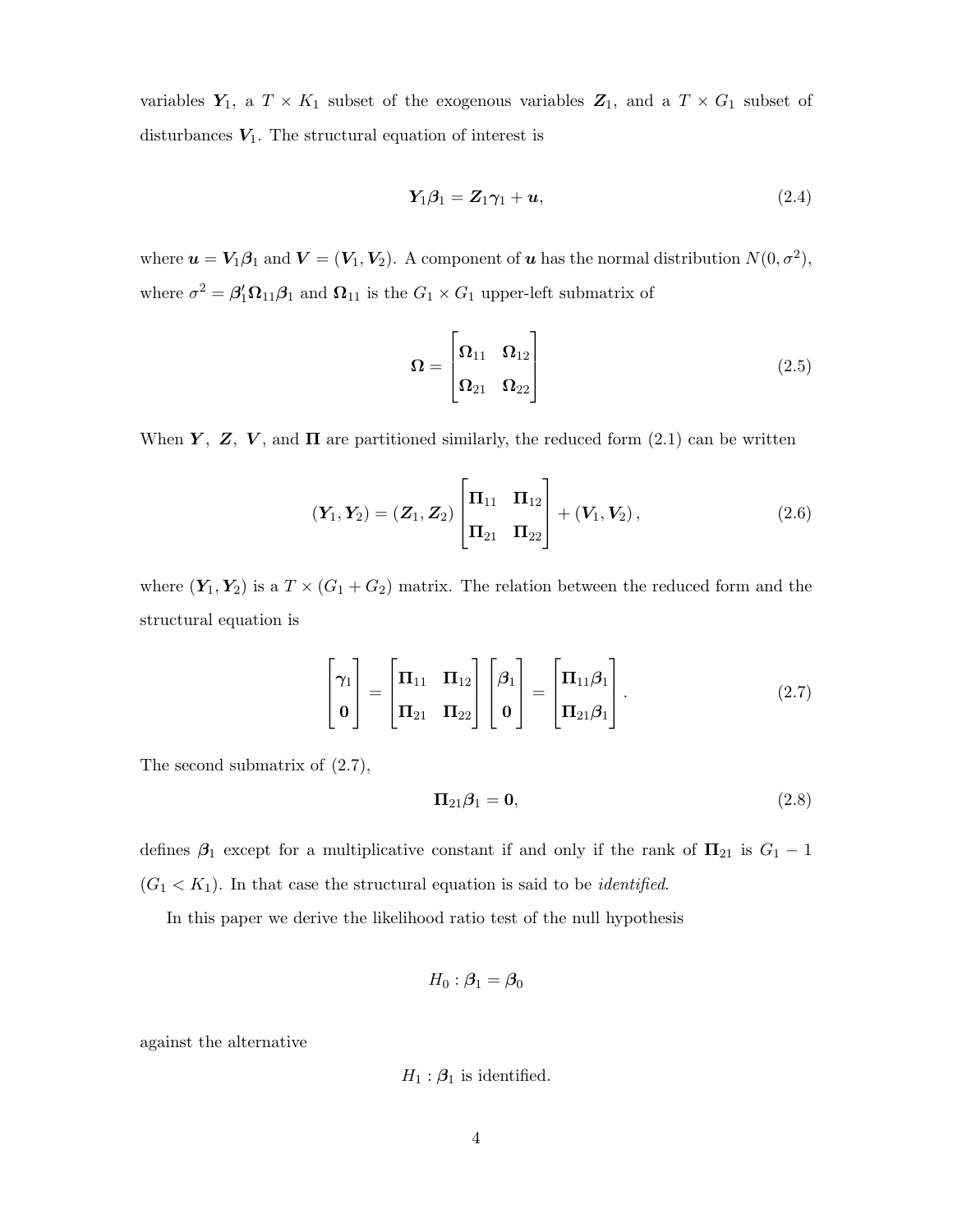The goal of this paper is to show that this test is admissible. See Section 6. Roughly speaking, it means that there is no other test that can have better power everywhere. In developing this thesis it will be convenient to carry out the detail when  $\gamma_1$  is vacuous, that is  $K_1 = 0$ . Furthermore, we set  $G_2 = 0$  so that  $G = G_1$ . Then the reduced form and structural equation are

$$
Y = Z\Pi + V. \tag{2.9}
$$

### 3 Invariance and normalization

**Exogenous variables** The model (2.1) and  $H_0$  :  $\beta = \beta_0$  are invariant with respect to linear transformations of the exogenous variables

$$
\mathbf{Z}^+ = \mathbf{Z}\mathbf{C}, \qquad \mathbf{\Pi}^+ = \mathbf{C}^{-1}\mathbf{\Pi}
$$
\n(3.1)

for  $C$  being nonsingular. Then

$$
Z^{+}\Pi^{+} = Z\Pi, \quad A^{+} = C'AC, \quad P^{+} = C^{-1}P, \tag{3.2}
$$

and

$$
G^{+} = P^{+'}A^{+}P^{+} = P'AP = G, \qquad H^{+} = Y'Y - P^{+'}A^{+}P^{+} = H. \tag{3.3}
$$

Endogenous variables If the rank of  $\Pi$  is  $G-1 \leq K$ , the equation  $\Pi\beta = 0$  determines  $\beta$  except for a multiplicative constant. The "natural normalization" is

$$
\beta' \Omega \beta = 1,\tag{3.4}
$$

which determines the constant except for sign. The model (2.1),  $\Pi \beta = 0$ , and (3.4) is invariant with respect to transformations

$$
\mathbf{Y}^* = \mathbf{Y}\mathbf{\Phi}, \quad \mathbf{\Pi}^* = \mathbf{\Pi}\mathbf{\Phi}, \quad \boldsymbol{\beta}^* = \mathbf{\Phi}^{-1}\boldsymbol{\beta}, \quad \mathbf{V}^* = \mathbf{V}\mathbf{\Phi}, \tag{3.5}
$$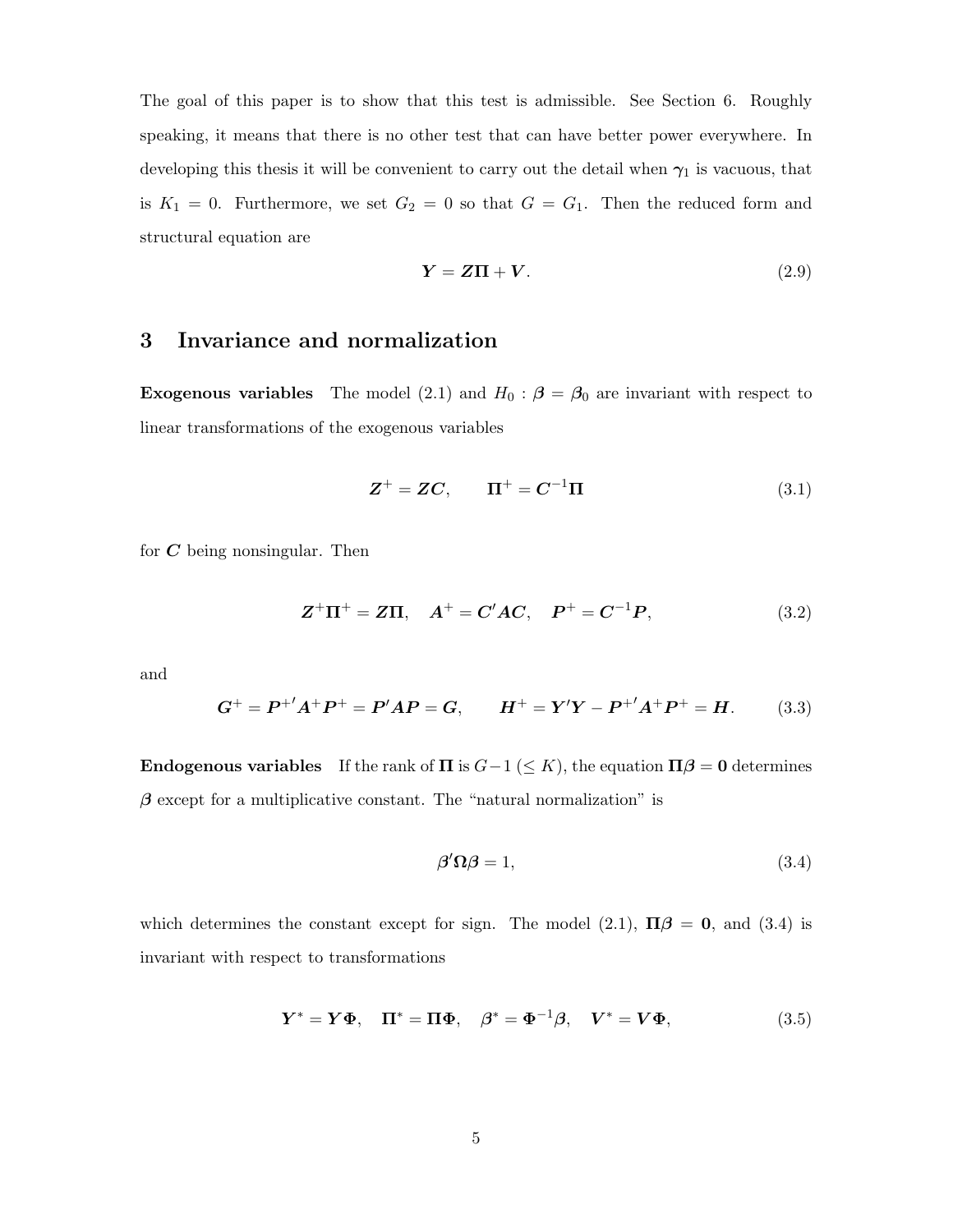and

$$
\Omega^* = \Phi' \Omega \Phi, \qquad \beta_0^* = \Phi^{-1} \beta_0, \tag{3.6}
$$

where  $\Phi$  is nonsingular. Then

$$
P^* = P\Phi, \qquad G^* = P^{*'}AP^* = \Phi'P'AP\Phi = \Phi'G\Phi, \tag{3.7}
$$

and

$$
H^* = \Phi' H \Phi, \quad \Pi^* \beta^* = \Pi \beta = 0, \quad \beta^{*'} \Omega^* \beta^* = 1.
$$
 (3.8)

Now we consider the model (2.1) and  $\Pi \beta = 0$  when  $\Omega$  (the covariance matrix of a row of  $V$ ) is known except for a constant. In this case we can make a transformation  $(3.5)$  and  $(3.6)$  so  $\mathbf{\Omega} = \sigma^2 \mathbf{I}$ . Then the first equation in  $(3.6)$  is

$$
I = O'O, \tag{3.9}
$$

that is, the invariance with respect to transformations  $(3.7)$  and  $(3.8)$  is with respect to orthogonal transformations. We shall use  $O$  to indicate an orthogonal matrix. We can write  $(3.5)$  and  $(3.6)$  as

$$
Y^* = YO, \quad \Pi^* = \Pi O, \quad \beta^* = O'\beta, \quad V^* = VO,
$$
  

$$
\beta_0^* = O'\beta_0, \qquad \beta^{*'}\beta^* = \beta'\beta = 1.
$$
  

$$
P^* = PO, \qquad H^* = O'HO,
$$
  

$$
P^{*'}AP^* = O'P'APO.
$$
  
(3.11)

The null hypothesis is  $\beta = \beta_0$ .

The reader's intuition can be helped by thinking of the case  $G = 2$ . A row of Y is a point on a two-dimensional graph, say a map. The rotation by  $O$  corresponds to rotating the map, that is, looking at the map from a different point of view. In this study there is no preferred coordinate system.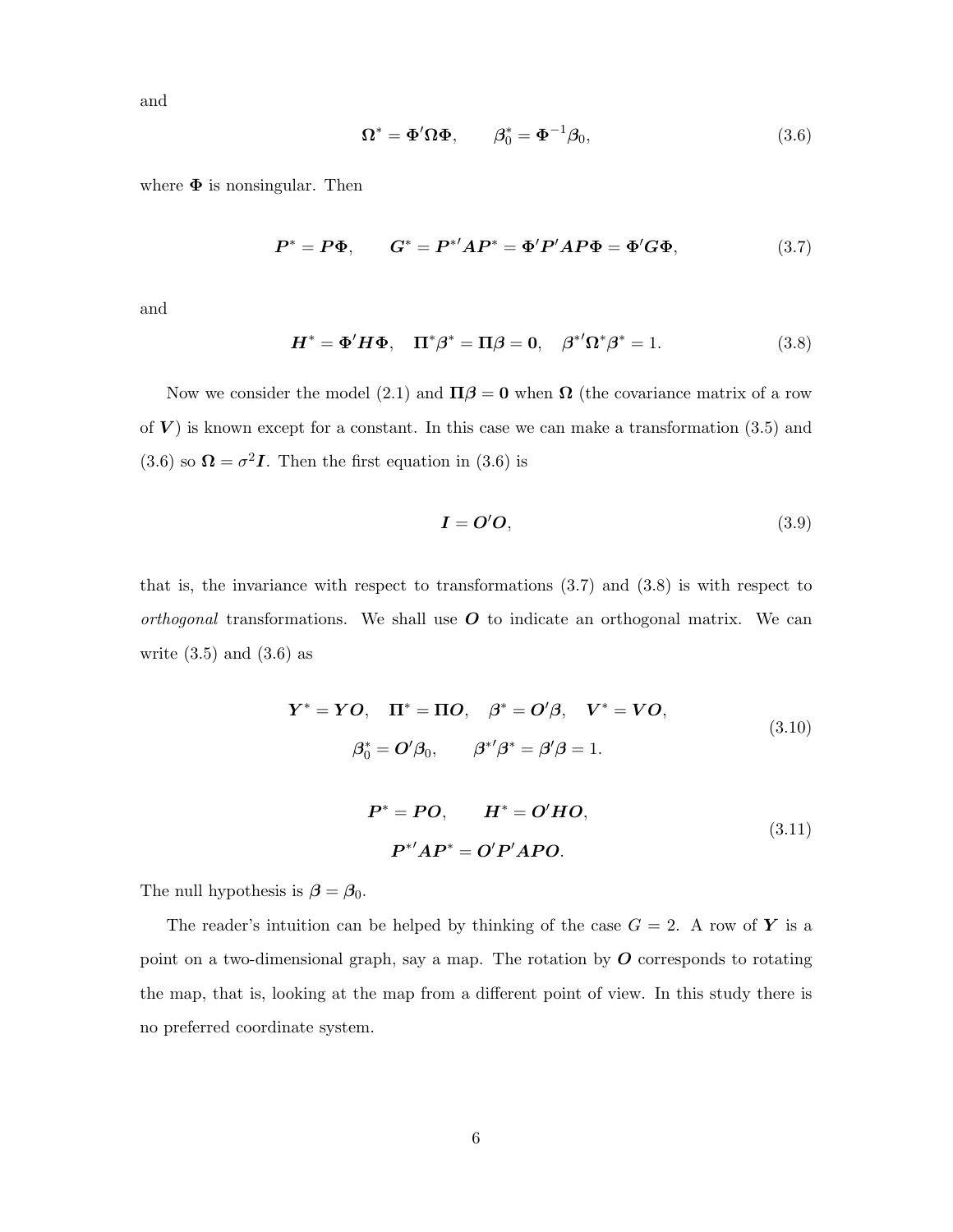# 4 A canonical form for  $G = 2$  and polar coordinates

The main part of this paper concerns the model for  $\mathbf{\Omega} = \sigma^2 \mathbf{I}_2$  and

$$
G_1 = G = 2, \quad G_2 = 0, \quad K_1 = 0, \quad K_2 = K \ge 2. \tag{4.1}
$$

Then the vector  $\beta$  with natural parameterization satisfies

$$
\Pi \beta = 0, \qquad \beta' \beta = 1. \tag{4.2}
$$

We can parameterize  $\beta$  as

$$
\beta = \begin{bmatrix} \cos \theta \\ \sin \theta \end{bmatrix}, \qquad -\pi \le \theta \le \pi. \tag{4.3}
$$

This is the *polar* or *angular* representation of the coefficient vector.

When the  $K \times 2$  matrix  $\Pi$  has rank 1, it can be parameterized as

$$
\Pi = \gamma \alpha',\tag{4.4}
$$

where  $\gamma$  is a  $K \times 1$  vector and

$$
\boldsymbol{\alpha} = \begin{bmatrix} -\sin \theta \\ \cos \theta \end{bmatrix} . \tag{4.5}
$$

Note that

$$
(\boldsymbol{\beta}, \boldsymbol{\alpha}) = \begin{bmatrix} \cos \theta & -\sin \theta \\ \sin \theta & \cos \theta \end{bmatrix} = \boldsymbol{O} \tag{4.6}
$$

is an orthogonal matrix. The model is identified when  $\gamma \neq 0$ . Since  $\Omega$  is known, a sufficient statistic in the model is  $P$ .

Now make a transformation (3.1) so  $A^+ = C'AC = I_K$ ; define  $Q = P^+ = C^{-1}P$  and  $W = C'Z'V,$ 

$$
\Pi^{+} = \nu \alpha', \quad P'AP = Q'Q, \quad \nu = C^{-1} \gamma,
$$
\n(4.7)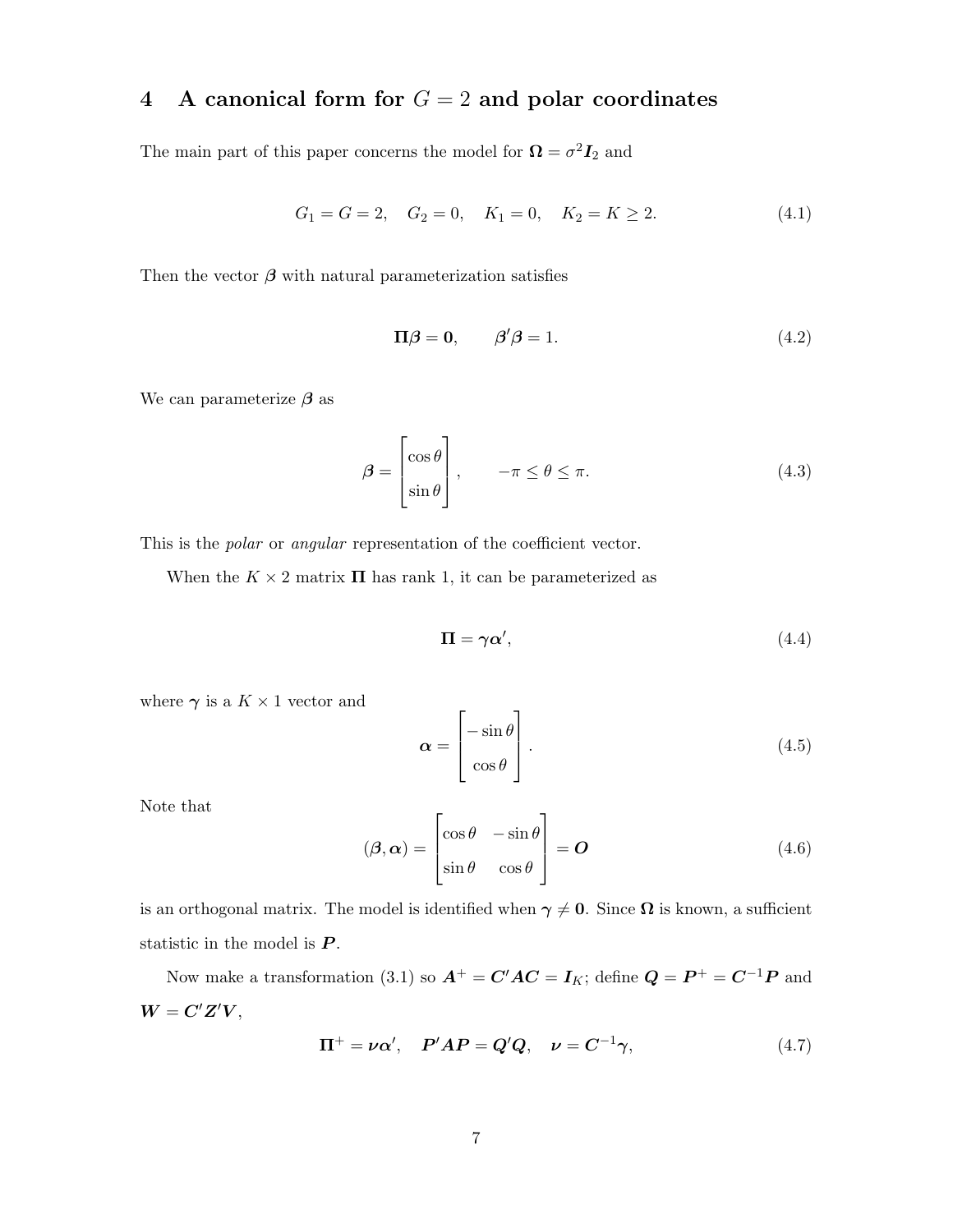and  $\alpha' \alpha = 1$ . The model is

$$
Q = \nu \alpha' + W. \tag{4.8}
$$

Here  $\mathbf{W} = (\mathbf{w}_1, \mathbf{w}_2), \, \mathcal{E}(\mathbf{W}) = \mathbf{0},$ 

$$
\mathcal{E}(\boldsymbol{w}_1\boldsymbol{w}_1') = \mathcal{E}(\boldsymbol{w}_2\boldsymbol{w}_2') = \sigma^2 \boldsymbol{I}_K, \qquad \mathcal{E}(\boldsymbol{w}_1\boldsymbol{w}_2') = \mathbf{0}.
$$
 (4.9)

The hypothesis  $\beta = \beta_0$  is equivalent to the hypothesis  $\theta = \theta_0$  when  $\beta = (\cos \theta, \sin \theta)'$  and is equivalent to the hypothesis  $\alpha = \alpha_0$  when  $\alpha = (-\sin \theta, \cos \theta)'$  and  $\theta = \theta_0$ .

Define  $\lambda$  by  $\nu' \nu = \lambda^2$ . Then  $\nu = \lambda \eta$ , where  $\eta' \eta = 1$ . We call  $\lambda^2 = \text{tr} \,\mathcal{E} Q \mathcal{E} Q' =$ tr  $\nu \alpha' \alpha \nu' = \text{tr} \nu \nu' = \nu' \nu$  the noncentrality parameter.

The density of Q is

$$
\frac{1}{(2\pi\sigma^2)^K}e^{-\frac{1}{2}\operatorname{tr}W'W/\sigma^2} = \frac{1}{(2\pi\sigma^2)^K}e^{-\frac{1}{2}\operatorname{tr}(Q-\nu\alpha')'(Q-\nu\alpha')/\sigma^2}
$$

$$
= \frac{1}{(2\pi\sigma^2)^K}e^{-\frac{1}{2}\operatorname{tr}(Q-\lambda\eta\alpha')'(Q-\lambda\eta\alpha')/\sigma^2}
$$

$$
= \frac{1}{(2\pi\sigma^2)^K}e^{-\frac{1}{2}\operatorname{tr}(Q'\alpha-\frac{1}{2}\lambda^2+\lambda\eta'Q\alpha)/\sigma^2}
$$
(4.10)

since  $\lambda^2 \text{ tr}(\alpha \eta' \eta \alpha') = \lambda^2$  and  $\lambda \text{ tr}(\alpha \eta' Q) = \lambda \eta' Q \alpha$ .

## 5 The likelihood ratio test

In this section we derive the likelihood ratio test of  $H_0$  :  $\alpha = \alpha_0$  vs  $H_1 : \mathcal{EQ} = \nu \alpha'$  when  $Q$ has the likelihood defined by (4.10). The derivative of the logarithm of (4.10) with respect to  $\nu$  set equal to 0 gives

$$
Q\alpha = \nu. \tag{5.1}
$$

Then

$$
\nu'Q\alpha = \nu'\nu = \alpha'Q'Q\alpha = \alpha'G\alpha, \qquad (5.2)
$$

where  $G = Q'Q$ . The logarithm of the likelihood maximized with respect to  $\nu$  is  $-K \log(2\pi)$ plus

$$
-\frac{1}{2}\left[\mathrm{tr}\,\mathbf{G}-\boldsymbol{\alpha}^{\prime}\mathbf{G}\boldsymbol{\alpha}\right]=-\frac{1}{2}\,\mathrm{tr}\,\mathbf{G}+\frac{1}{2}\boldsymbol{\alpha}^{\prime}\mathbf{G}\boldsymbol{\alpha}.\tag{5.3}
$$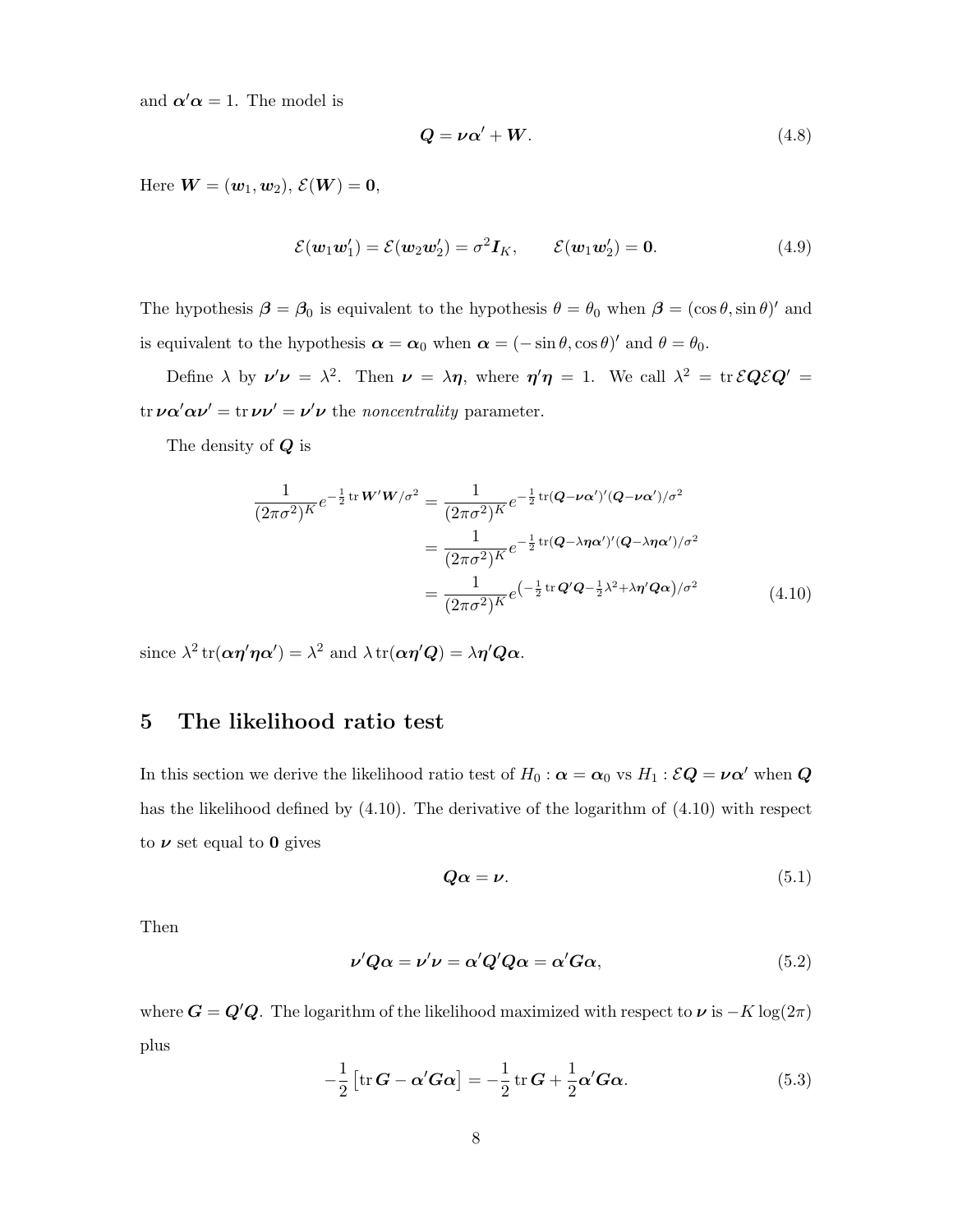Let  $\mathbf{G} = \mathbf{O}_t \mathbf{R} \mathbf{O}'_t$ , where

$$
\boldsymbol{R} = \begin{bmatrix} r_1 & 0 \\ 0 & r_2 \end{bmatrix}, \quad \boldsymbol{O}_t = \begin{bmatrix} \cos t & -\sin t \\ \sin t & \cos t \end{bmatrix} = (\boldsymbol{\beta}_t, \boldsymbol{\alpha}_t); \tag{5.4}
$$

that is,  $r_1 \leq r_2$  are the eigenvalues of G and  $(\cos t, \sin t)'$  and  $(-\sin t, \cos t)'$  are the corresponding eigenvectors of G. Under  $H_1$  the likelihood is maximized by  $\alpha = (-\sin t, \cos t)'$ and  $(5.3)$  is  $-\frac{1}{2}$  $\frac{1}{2}r_1$ . Under  $H_0$  the likelihood is maximized by  $\alpha = \alpha_0 = (-\sin \theta_0, \cos \theta_0)'$ . Then

$$
\alpha'_0 G \alpha_0 = \alpha'_0 O_t R O_t' \alpha_0
$$
  
=  $r_1 \sin^2(t - \theta_0) + r_2 \cos^2(t - \theta_0)$   
=  $(r_1 - r_2) \sin^2(t - \theta_0) + r_2.$  (5.5)

The likelihood ratio criterion for testing  $\theta = \theta_0$  in the model (4.10) is

$$
e^{-\frac{1}{2}(r_2 - r_1)\sin^2(t - \theta_0)}.\tag{5.6}
$$

The acceptance region of the test is

$$
(r_2 - r_1)\sin^2(t - \theta_0) \leq \text{ function of } \lambda. \tag{5.7}
$$

Note that the problem is invariant with respect to the group of transformations

$$
\alpha \longrightarrow O_a \alpha, \quad \alpha_0 \longrightarrow O_a \alpha_0, \quad \eta \longrightarrow O_b \eta,
$$
  

$$
\theta \longrightarrow \theta + a, \qquad \theta_0 \longrightarrow \theta_0 + a.
$$
 (5.8)

The parameters that are invariant are the noncentrality parameter  $\lambda^2$  and the difference in angles  $\theta - \theta_0$ . We shall consider testing  $H_0: \theta = \theta_0$  for each fixed  $\lambda$ . We want to separate the effect of the testing procedure from the effect of the noncentrality parameter.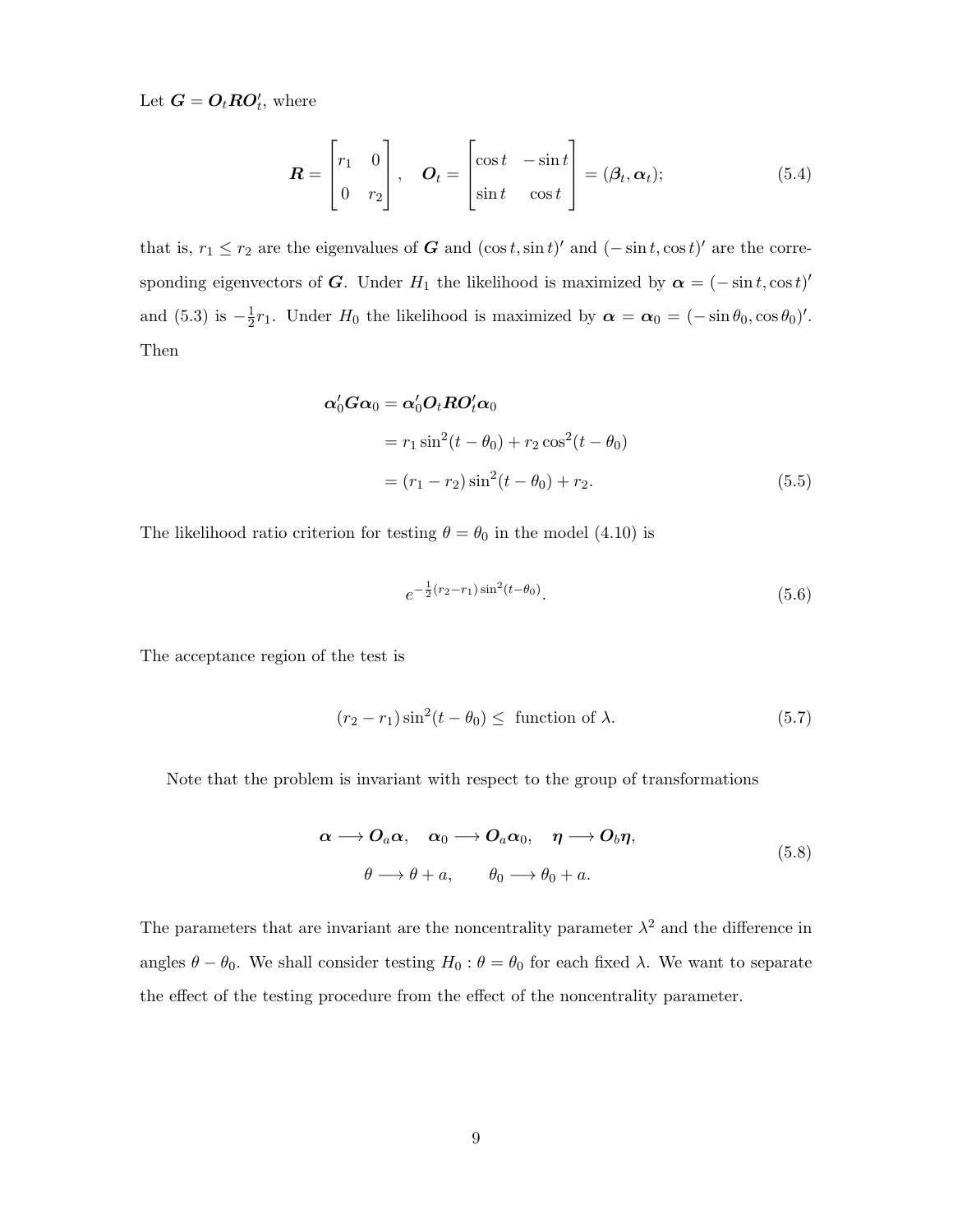## 6 Definition of admissibility of tests

Consider a family of densities  $f(\mathbf{y}|\omega)$  defined over a sample space  $\mathcal Y$  and a parameter space  $\Omega$ . The parameter space is partitioned into two disjoint sets  $\Omega_0$  representing the null hypothesis and  $\Omega_1$  representing the alternative. A set  $\mathcal A$  in the sample space represents the acceptance of the null hypothesis.

**Definition 6.1.** A test A is as good as B if

$$
\Pr(\mathcal{A}|\omega) \ge \Pr(\mathcal{B}|\omega), \quad \omega \in \Omega_0,\tag{6.1}
$$

$$
\Pr(\mathcal{A}|\omega) \le \Pr(\mathcal{B}|\omega), \quad \omega \in \Omega_1. \tag{6.2}
$$

**Definition 6.2.** A is *better than* B if the equations above hold with strict inequality for at least one  $\omega$ .

Definition 6.3. A is *admissible* if there is no B better than A.

See, for example, Anderson (2003, Def. 5.6.3) or Lehmann (1986, Sect. 1.8).

Admissibility of a likelihood ratio test asserts that

$$
\Pr\{\text{Accept } H_0 | H_0, \text{ LR}\} \ge \Pr\{\text{Accept } H_0 | H_0, \text{ competing test}\},\tag{6.3}
$$

$$
\Pr\{\text{Accept } H_0 | H_1, \text{ LR}, \lambda\} \le \Pr\{\text{Accept } H_0 | H_1, \text{ competing test}, \lambda\}. \tag{6.4}
$$

In the terms of economics the LR test is Pareto-optimal.

The inequality (6.3) says that LR is at least as good as the competitor with respect to significance level, that is, probability of acceptance of the null hypothesis, at each parameter point  $\omega$  in the null hypothesis. The inequality (6.4) says that LR is at least as good as the competitor with respect to power. Note that the comparison of the two tests is made for each parameter point  $\omega$ . In the testing problem considered in Sections 6 and 7,  $\mathbf{Q} = \lambda \eta \alpha' + \mathbf{W}$ , the invariant parameters are essentially the noncentrality parameter  $\lambda$  and the difference between the null hypothesis angle  $\theta_0$  and the model value of  $\theta$ . Thus  $\omega = (\lambda, \theta - \theta_0)$ . The model is invariant with respect to transformations (5.8).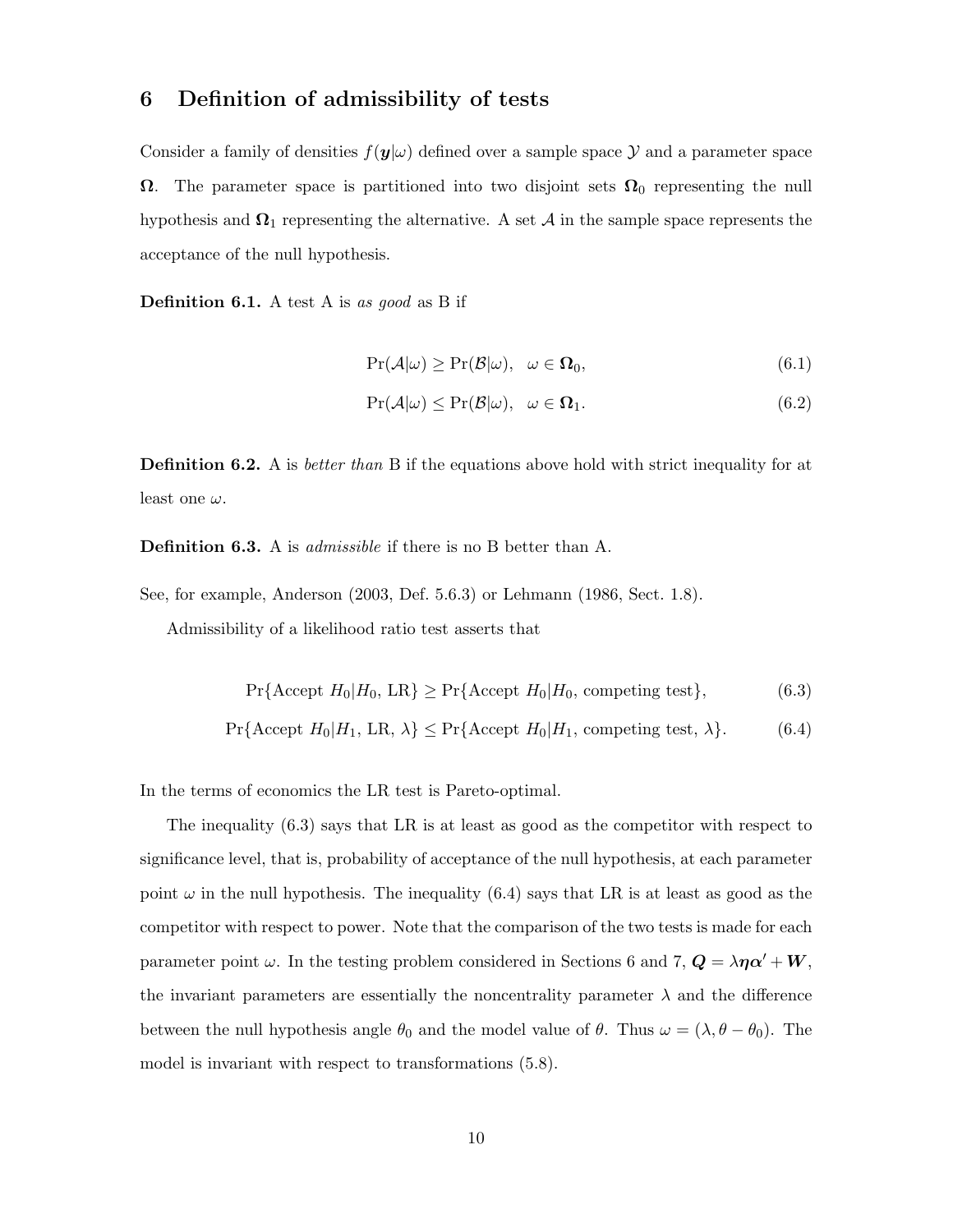## 7 Function of G

First we show that a function of  $Q$  that is invariant with respect to transformations  $(5.8)$ is a function of  $Q'Q = G$ .

**Lemma 7.1.** A function of  $Q$  that is invariant with respect to

$$
Q \to O_a Q, \qquad Q \to QO_b, \tag{7.1}
$$

is a function of  $G = Q'Q$ .

*Proof.* (i)  $G$  is a function of  $Q$  that is invariant. (ii) If there are  $Q_1$  and  $Q_2$  such that

$$
\boldsymbol{Q}_1' \boldsymbol{Q}_1 = \boldsymbol{Q}_2' \boldsymbol{Q}_2,\tag{7.2}
$$

then there exists an orthogonal matrix  $O_c$  such that  $Q_1 = Q_c Q_2$ .  $\Box$ 

Invariant tests of  $H_0$ :  $\theta = \theta_0$  can be based on  $G = Q'Q$ .

## 8 Density of G

The matrix  $G = Q'Q$  has the noncentral Wishart distribution with K degrees of freedom, covariance  $\sigma^2 I_2$ , and noncentrality matrix

$$
(\lambda \eta \alpha')'(\lambda \eta \alpha') = \lambda^2 \alpha \alpha'. \tag{8.1}
$$

See Anderson and Girshick (1944). The density or likelihood of  $G$  is

$$
\frac{e^{-\frac{1}{2}\lambda^2 - \frac{1}{2}\text{tr}\,\mathbf{G}}|\mathbf{G}|^{\frac{1}{2}(K-3)}}{2^{\frac{1}{2}K+1}\pi^{\frac{1}{2}}\Gamma\left[\frac{1}{2}(K-1)\right]}(\lambda^2\boldsymbol{\alpha}'\mathbf{G}\boldsymbol{\alpha})^{-(K-2)/4}\mathbf{I}_{\frac{1}{2}(K-2)}\left(\lambda\sqrt{\boldsymbol{\alpha}'\mathbf{G}\boldsymbol{\alpha}}\right),\tag{8.2}
$$

where

$$
I_{\frac{1}{2}(K-2)}(z) = \left(\frac{1}{2}z\right)^{\frac{1}{2}(K-2)} \sum_{j=0}^{\infty} \left(\frac{z^2}{4}\right)^j \frac{1}{j!\Gamma(\frac{1}{2}K+j)}
$$
(8.3)

is the modified Bessel function of order  $(K-2)/2$  (Abramowitz and Stegun, 1972, (9.6.10) on p. 375); see also Appendix B. The first factor in (8.2) is a constant times the central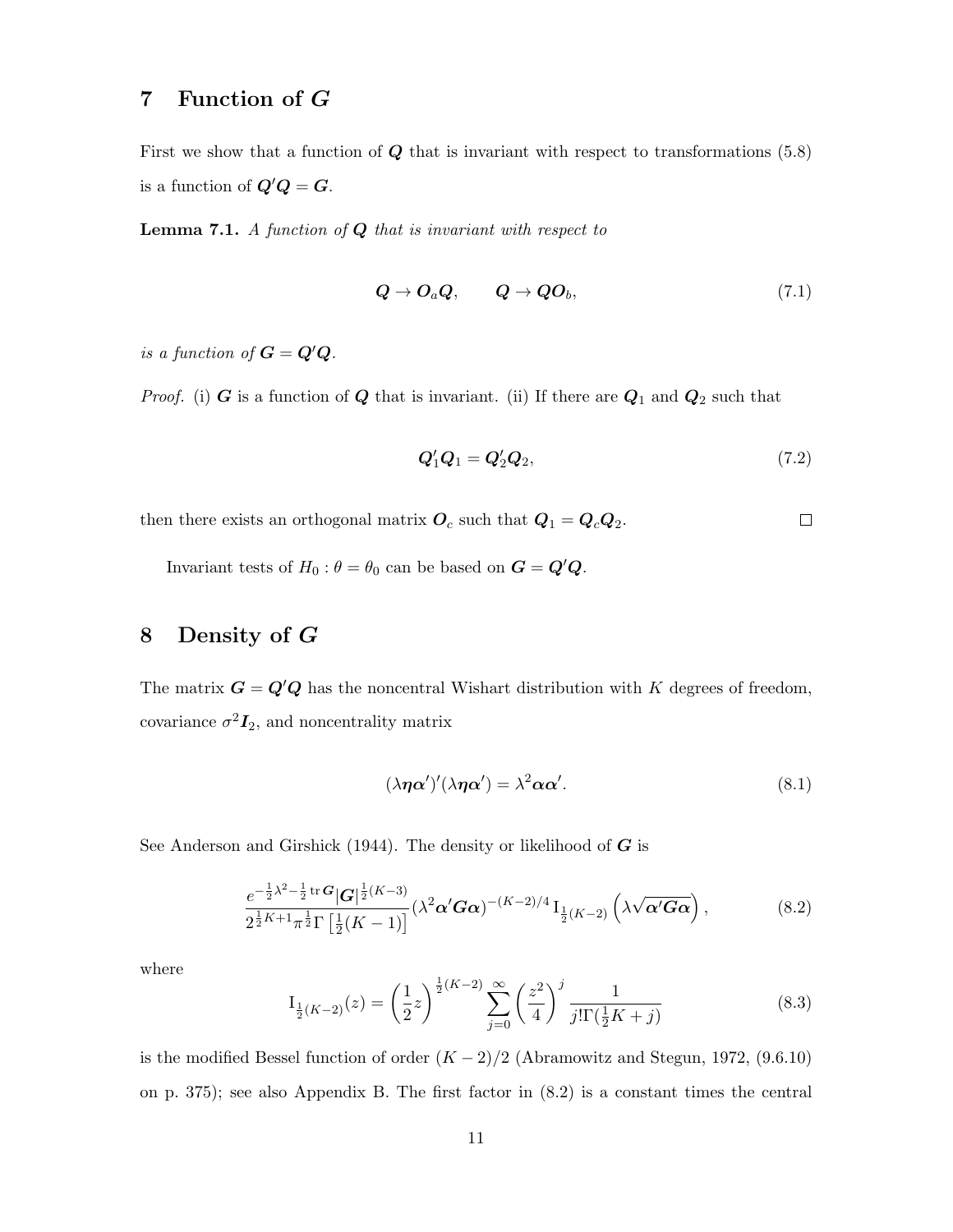Wishart density.

Transform  $G$  (2 × 2) to  $(r_1, r_2, t)$ . The Jacobian of the transformation is  $r_2 - r_1$ ; see Appendix A. The density of  $r_1, r_2$  and  $t$  ( $-\pi \le t \le \pi$ ) is

$$
\frac{(r_2 - r_1)e^{-\frac{1}{2}\lambda^2 - \frac{1}{2}(r_1 + r_2)}(r_1r_2)^{\frac{1}{2}(K-3)}}{2^{\frac{1}{2}K + 1}\pi^{\frac{1}{2}}\Gamma\left[\frac{1}{2}(K-1)\right]} \mathcal{I}_{\frac{1}{2}(K-2)}^*(\lambda^2 c^2),\tag{8.4}
$$

where

$$
c2 = \alpha' Ot R O't \alpha
$$
  
=  $\alpha'_{\theta-t} R \alpha_{\theta-t}$   
=  $r_1 \sin^2(t - \theta) + r_2 \cos^2(t - \theta)$   
=  $r_2 - (r_2 - r_1) \sin^2(t - \theta)$ , (8.5)

$$
\begin{split} \mathcal{I}_{\frac{1}{2}(K-2)}^{*}(\lambda^{2}c^{2}) &= \left(\frac{\lambda c}{2}\right)^{-\frac{1}{2}(K-2)} \mathcal{I}_{\frac{1}{2}(K-2)}(\lambda c) \\ &= \sum_{j=0}^{\infty} \left(\frac{\lambda^{2}c^{2}}{4}\right)^{j} \frac{1}{j!\Gamma\left(\frac{1}{2}K+j\right)}. \end{split} \tag{8.6}
$$

Let

$$
n(r_1, r_2) = \frac{(r_2 - r_1)(r_1 r_2)^{\frac{1}{2}(K-3)} e^{-(r_1 + r_2)/2}}{2^{\frac{1}{2}K + 1} \pi^{\frac{1}{2}} \Gamma\left[\frac{1}{2}(K-1)\right]}.
$$
\n(8.7)

Then the density of  $r_1, r_2$ , and t is

$$
h(r_1, r_2, t | \theta, \lambda) = n(r_1, r_2) e^{-\frac{1}{2}\lambda^2} \mathbf{I}_{\frac{1}{2}(K-2)}^*(\lambda^2 c^2).
$$
 (8.8)

## 9 Likelihood ratio criterion in terms of G

The density (i.e., likelihood) of  $r_1$ ,  $r_2$ , and t given  $\lambda$  and

$$
H_0: \theta = \theta_0 \tag{9.1}
$$

is

$$
\max_{H_0} \text{Lhd} = n(r_1, r_2) e^{-\lambda^2/2} \mathbf{I}_{\frac{1}{2}(K-2)}^*(\lambda^2 c_0^2),\tag{9.2}
$$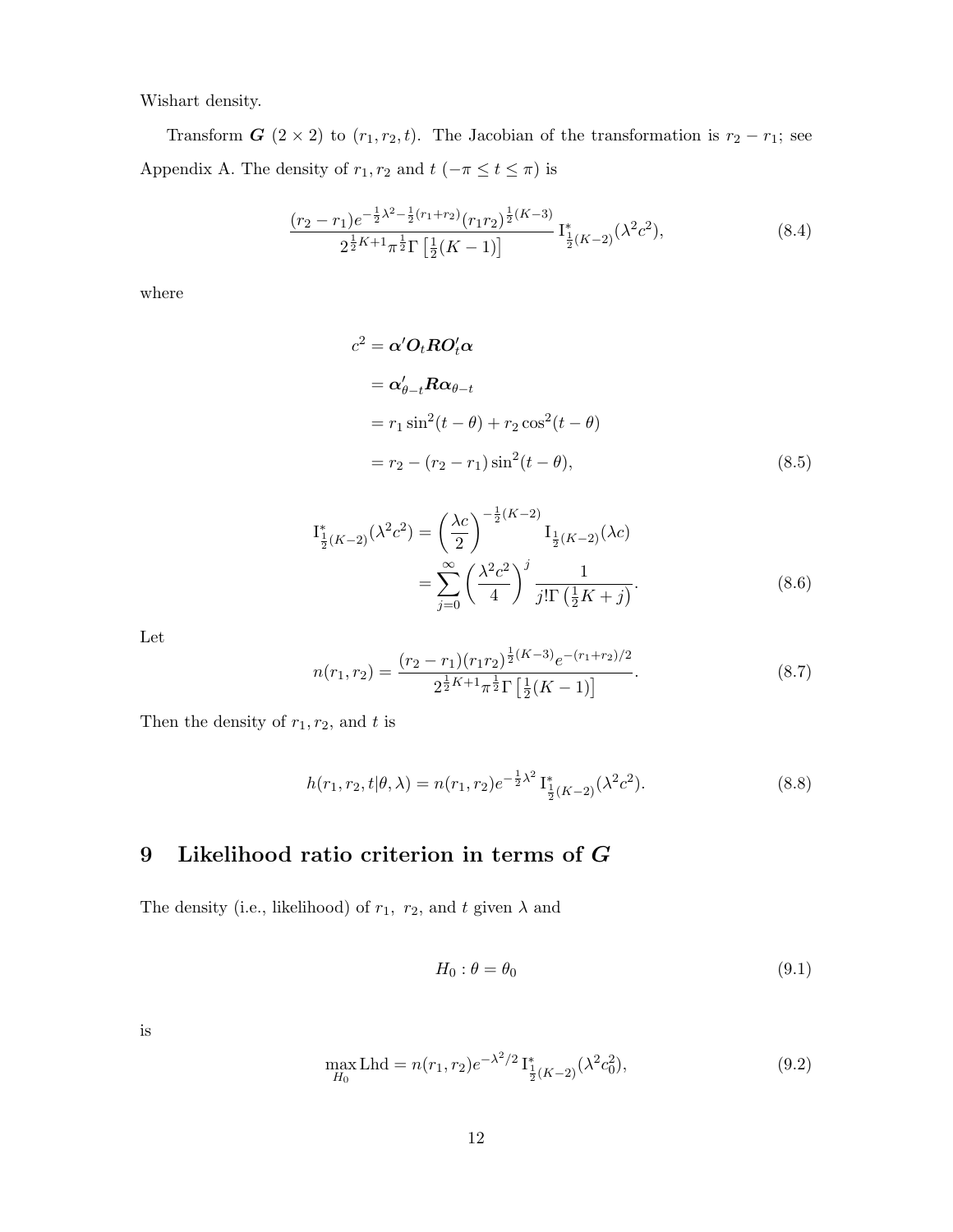where

$$
c_0^2 = r_1 \sin^2(t - \theta_0) + r_2 \cos^2(t - \theta_0) = r_2 - (r_2 - r_1) \sin^2(t - \theta_0).
$$
 (9.3)

The likelihood is maximized with respect to  $\theta$  (given  $\lambda$ ) for

$$
H_1: -\pi \le \theta \le \pi \tag{9.4}
$$

at  $\hat{\theta} = t$ . Then

$$
\max_{H_1} \text{Lhd} = n(r_1, r_2) e^{-\lambda^2/2} \mathbf{I}_{\frac{1}{2}(K-2)}^*(\lambda^2 r_2). \tag{9.5}
$$

The likelihood ratio criterion for testing  $H_0$  :  $\theta = \theta_0$  against the alternative  $H_1$  :  $-\pi \le \theta \le \pi$ given  $\lambda$  is

$$
LRC = \frac{\max_{H_0} Lhd}{\max_{H_1} Lhd} = \frac{I_{\frac{1}{2}(K-2)}^*(\lambda^2 c_0^2)}{I_{\frac{1}{2}(K-2)}^*(\lambda^2 r_2)}
$$
  
= 
$$
\frac{I_{\frac{1}{2}(K-2)}^*(\lambda^2 [r_2 - (r_2 - r_1) sin^2(t - \theta_0)]}{I_{\frac{1}{2}(K-2)}^*(\lambda^2 r_2)}.
$$
(9.6)

The function  $I^*_{\frac{1}{2}(K-2)}(\lambda^2 c_0^2)$  is an increasing function of  $\lambda^2 c_0^2$ , and  $c_0^2$  is an increasing function of  $(r_2 - r_1) \sin^2(t - \theta_0)$ , hence  $I^*_{\frac{1}{2}(K-2)}(\lambda^2 c_0^2)$  is decreasing in  $(r_2 - r_1) \sin^2(t - \theta_0)$ . The acceptance region of the likelihood ratio test of  $H_0$  :  $\theta = \theta_0$  given  $\lambda$  can be written

$$
(r_2 - r_1)\sin^2(t - \theta_0) \leq \text{function of } r_1, r_2, \text{ and } \lambda. \tag{9.7}
$$

Note that the likelihood ratio criterion (the left side of (9.7)) does not depend on the parameter  $\lambda$ . However, the *probability* of acceptance does depend on  $\lambda$ . When the null hypothesis is true, the distribution of the LRC does not depend on  $\theta_0$ ; that is, the distribution is invariant with respect to transformation (3.10). The maximum likelihood estimator of  $\theta$ is  $\hat{\theta} = t$ ; the maximum likelihood estimator of  $\beta$  is  $\hat{\beta} = \beta_{\hat{\theta}}$ .

The likelihood ratio criterion when  $\lambda$  is considered as a parameter could be derived from the model (4.10); that is equivalent to the hypothesis  $\beta = \beta_{\theta_0}$ , when  $\beta' \beta = 1$ . The likelihood of (4.10) is maximized with respect to  $\nu$  for fixed  $\theta$  at  $\hat{\nu} = Q\alpha$  yielding a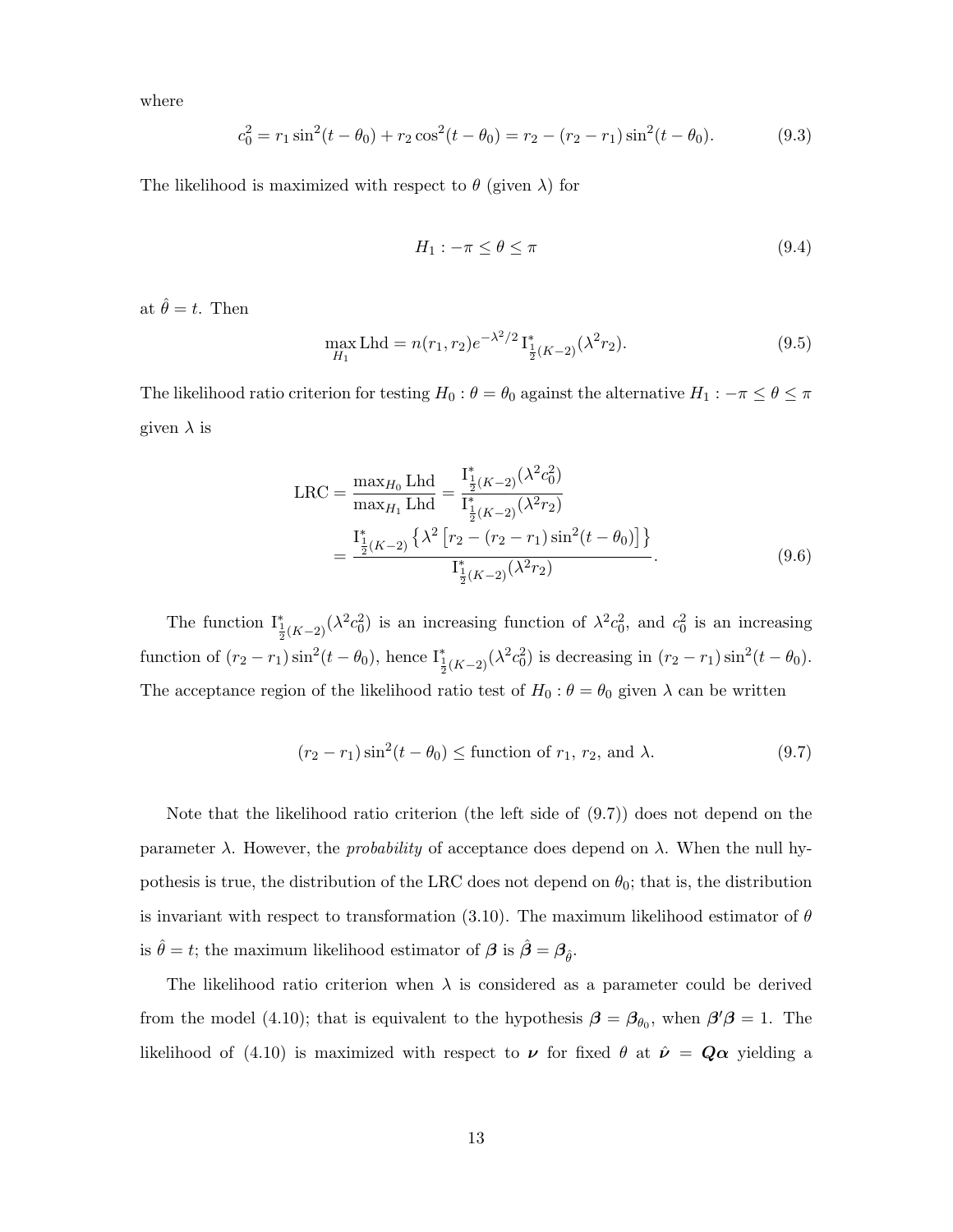maximized likelihood of

$$
\frac{1}{(2\pi)^K}e^{-\frac{1}{2}\operatorname{tr}\mathbf{Q}'\mathbf{Q}+\frac{1}{2}\mathbf{\alpha}'\mathbf{Q}'\mathbf{Q}\mathbf{\alpha}} = \frac{1}{(2\pi)^K}e^{-\frac{1}{2}(\operatorname{tr}\mathbf{G}-\mathbf{\alpha}'\mathbf{G}\mathbf{\alpha})}
$$

$$
=\frac{1}{(2\pi)^K}e^{-\frac{1}{2}\operatorname{tr}\mathbf{R}+\frac{1}{2}c^2}.
$$
(9.8)

Under the null hypothesis  $c^2$  is

$$
c_0^2 = r_2 - (r_2 - r_1)\sin^2(t - \theta_0).
$$
\n(9.9)

Under the alternative  $H_1$  the maximum of the likelihood (9.8) occurs at  $\theta = 0$  and  $c^2 = r_2$ . Then the likelihood ratio criterion for testing  $H_0$  vs  $H_1$  is

$$
e^{-\frac{1}{2}(r_2 - r_1)\sin^2(t - \theta_0)}.\t(9.10)
$$

However, to carry out the admissibility argument requires explicit treatment for each value of  $\lambda$ . See Anderson and Kunitomo (2009).

### 10 Bayes test

We now formulate the testing problem as a 2-decision problem:  $\theta = \theta_0$  vs  $\theta \neq \theta_0$  with the loss function  $L(\theta, a)$ , where the action a is accept  $H_0$  or reject  $H_0$ .

|                               | Action                                   |  |
|-------------------------------|------------------------------------------|--|
|                               | $L(\theta, a)$ Accept $H_0$ Reject $H_0$ |  |
| Parameter $\theta = \theta_0$ |                                          |  |
| $\theta \neq \theta_0$        |                                          |  |

A test (or decision rule) is a function  $d(r_1, r_2, t)$  taking values  $a = accept H_0$  and  $a =$ reject  $H_0$ . The risk of a test is the expected loss

$$
R(\theta, \lambda, d) = \int_0^\infty \int_0^{r_2} \int_{-\pi}^{\pi} L[\theta, d(r_1, r_2, t)] h(r_1, r_2, t | \theta, \lambda) dt dr_1 dr_2
$$
 (10.1)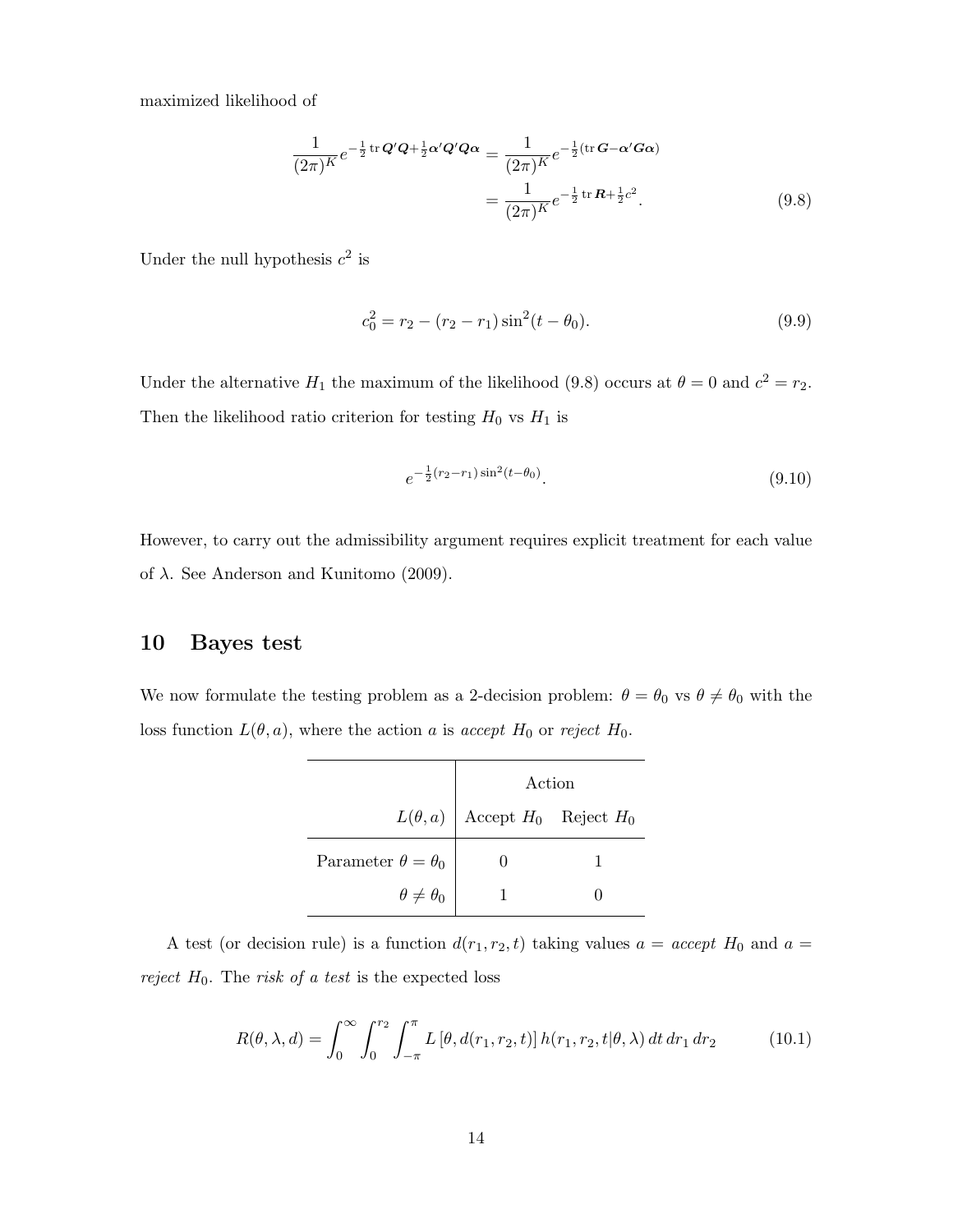as a function of  $\theta$  and  $\lambda$ . The *average risk* of a procedure with prior distribution  $P(\theta)$  is

$$
R^*[P(\cdot), \lambda, d] = \int_{-\pi}^{\pi} R(\theta, \lambda, d) dP(\theta).
$$
 (10.2)

We suppose the distribution  $P(\theta)$  has a jump of  $Pr{\theta = \theta_0}$  at  $\theta_0$  and a density  $[1 - Pr{\theta = \theta_0}]$  $\{\theta_0\}]p(\theta)$  for  $\theta \neq \theta_0$ . Then

$$
R^*[P(\cdot), \lambda, d] = \Pr\{\theta = \theta_0\} \Pr\{\text{reject} H_0 | \theta_0, \lambda\}
$$
  
+  $[1 - \Pr\{\theta = \theta_0\}] \int_{-\pi}^{\pi} \Pr\{\text{accept } H_0 | \theta, \lambda\} p(\theta) d\theta$   
=  $\Pr\{\theta = \theta_0\} \int_R h(r_1, r_2, t | \theta_0, \lambda) dr_1 dr_2 dt$   
+  $[1 - \Pr\{\theta = \theta_0\}] \int_A \bar{h}(r_1, r_2, t | \lambda) dr_1 dr_2 dt,$  (10.3)

where R is the rejection set of  $r_1, r_2, t$  and A is the corresponding acceptance set, and

$$
\bar{h}(r_1, r_2, t | \lambda) = \int_{-\pi}^{\pi} h(r_1, r_2, t | \theta, \lambda) p(\theta) d\theta \qquad (10.4)
$$

is a density. The average risk can be written as

$$
R^*[P(\cdot), \lambda, d] = \Pr\{\theta = \theta_0\} + \int_A \left\{ [1 - \Pr\{\theta = \theta_0\}] \bar{h}(r_1, r_2, t | \lambda) - \Pr\{\theta = \theta_0\} h(r_1, r_2, t | \theta_0, \lambda)\right\} dr_1 dr_2 dt.
$$
 (10.5)

The average risk  $R^*[P(\cdot), \lambda, d]$  is minimized by the largest acceptance set A for which

$$
[1 - \Pr\{\theta = \theta_0\}] \bar{h}(r_1, r_2, t | \lambda) - \Pr\{\theta = \theta_0\} h(r_1, r_2, t | \theta_0, \lambda) \le 0,
$$
\n(10.6)

that is, the largest set  $A$  for which

$$
A: \frac{h(r_1, r_2, t | \theta_0, \lambda)}{\bar{h}(r_1, r_2, t | \lambda)} \ge \frac{1 - \Pr\{\theta = \theta_0\}}{\Pr\{\theta = \theta_0\}}.
$$
\n(10.7)

**Theorem 10.1.** For each  $\lambda$  the Bayes test of  $H_0: \theta = \theta_0$  vs  $H_1: \theta \neq \theta_0$  when  $H_0$  has the prior probability  $[1 - Pr{\theta = \theta_0}]$  and  $H_1$  has the prior probability  $Pr{\theta = \theta_0}$  with density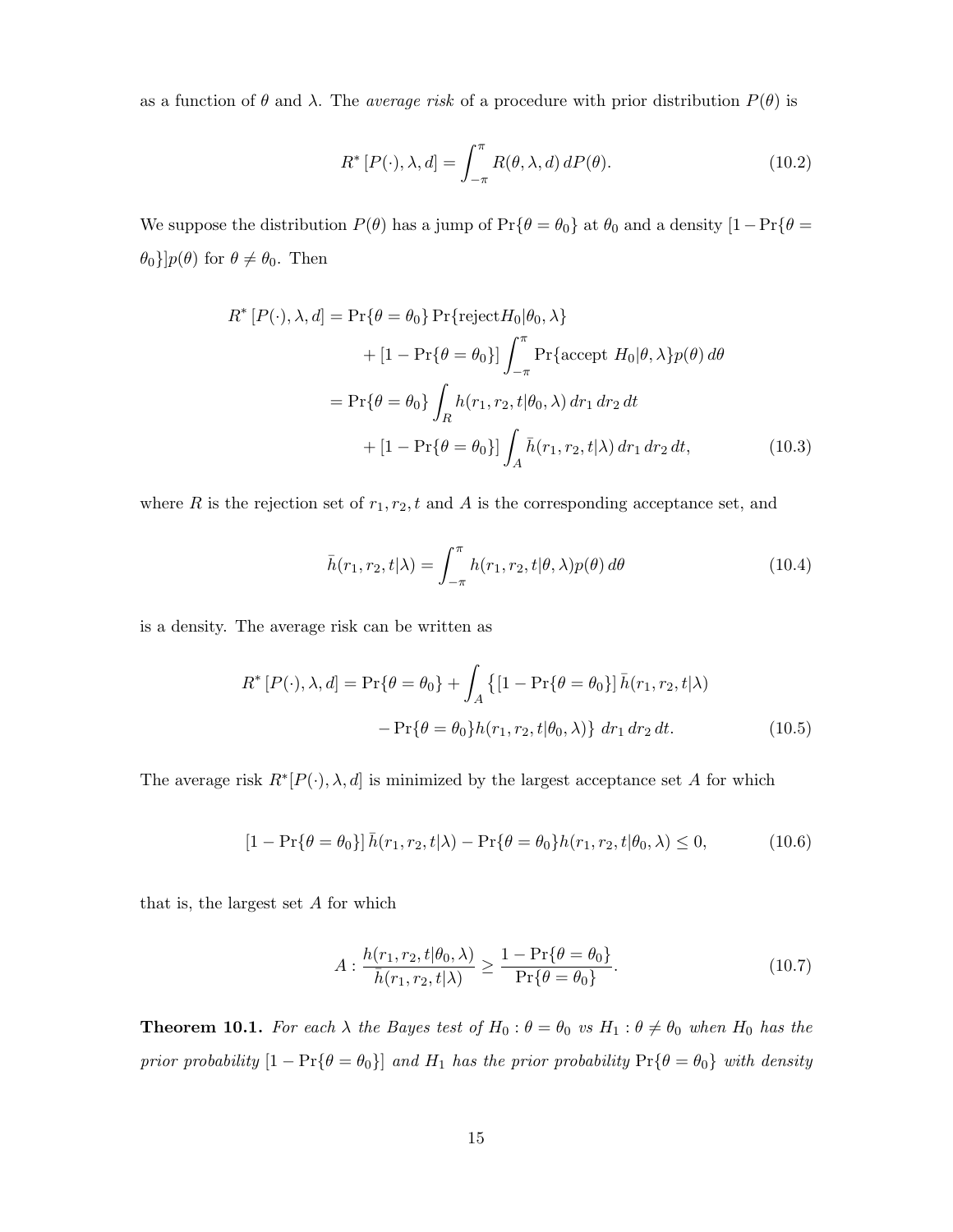$p(\theta)$  ( $\theta \neq \theta_0$ ), has the acceptance set (10.7).

The Bayes test is essentially obtained by applying the Neyman–Pearson Fundamental Lemma to  $h(r_1, r_2, t | \theta_0, \lambda)$  and  $\bar{h}(r_1, r_2, t | \lambda)$ .

When

$$
p(\theta) = \frac{1}{2\pi}, \qquad -\pi \le \theta \le \pi,
$$
\n(10.8)

the denominator of the left-hand side of (10.7) is

$$
\bar{h}(r_1, r_2, \lambda)
$$
\n
$$
= n(r_1, r_2) e^{-\frac{1}{2}\lambda^2} \frac{1}{2\pi} \int_{-\pi}^{\pi} \sum_{j=0}^{\infty} \left(\frac{\lambda^2}{4}\right)^j \frac{1}{j! \Gamma\left[\frac{1}{2}K + j\right]} \left[r_2 - (r_2 - r_1)\sin^2(t - \theta)\right]^j d\theta
$$
\n
$$
= n(r_1, r_2) e^{-\frac{1}{2}\lambda^2} \sum_{j=0}^{\infty} \left(\frac{\lambda^2}{4}\right)^j \frac{1}{j! \Gamma\left[\frac{1}{2}K + j\right]} \frac{1}{2\pi} \int_{t-\pi}^{t+\pi} \left[r_2 - (r_2 - r_1)\sin^2 x\right]^j dx
$$
\n
$$
= n(r_1, r_2) e^{-\frac{1}{2}\lambda^2} f_K(r_1, r_2, \lambda), \qquad (10.9)
$$

where

$$
f_K(r_1, r_2, \lambda) = \sum_{j=0}^{\infty} \left(\frac{\lambda^2}{4}\right)^j \frac{1}{j! \Gamma\left[\frac{1}{2}K + j\right]} \frac{1}{2\pi} \int_{-\pi}^{\pi} \left[r_2 - (r_2 - r_1)\sin^2 x\right]^j dx. \tag{10.10}
$$

The integrand in (10.10) is nonnegative and less than  $r_2^j$  $2<sup>j</sup>$ ; hence, the sum converges and  $f_K(r_1,r_2,\lambda)$  is well-defined. Then the left-hand side of (10.7) is

$$
\frac{h(r_1, r_2, t | \theta_0, \lambda)}{\bar{h}(r_1, r_2, t | \lambda)} = \frac{\mathcal{I}_{\frac{1}{2}}^*(K-2)}{f_K(r_1, r_2, \lambda)}.
$$
\n(10.11)

The numerator of the LRC and the left-hand side of (10.7) are the same.

The conclusion is that a LR test can be expressed as a Bayes test for a prior of the uniform distribution for the parameter  $\theta$ .

**Theorem 10.2.** The likelihood ratio test for  $H_0: \theta = \theta_0$  vs  $H_1: \theta \neq \theta_0$  is a Bayes test for a prior density  $1/(2\pi)$ .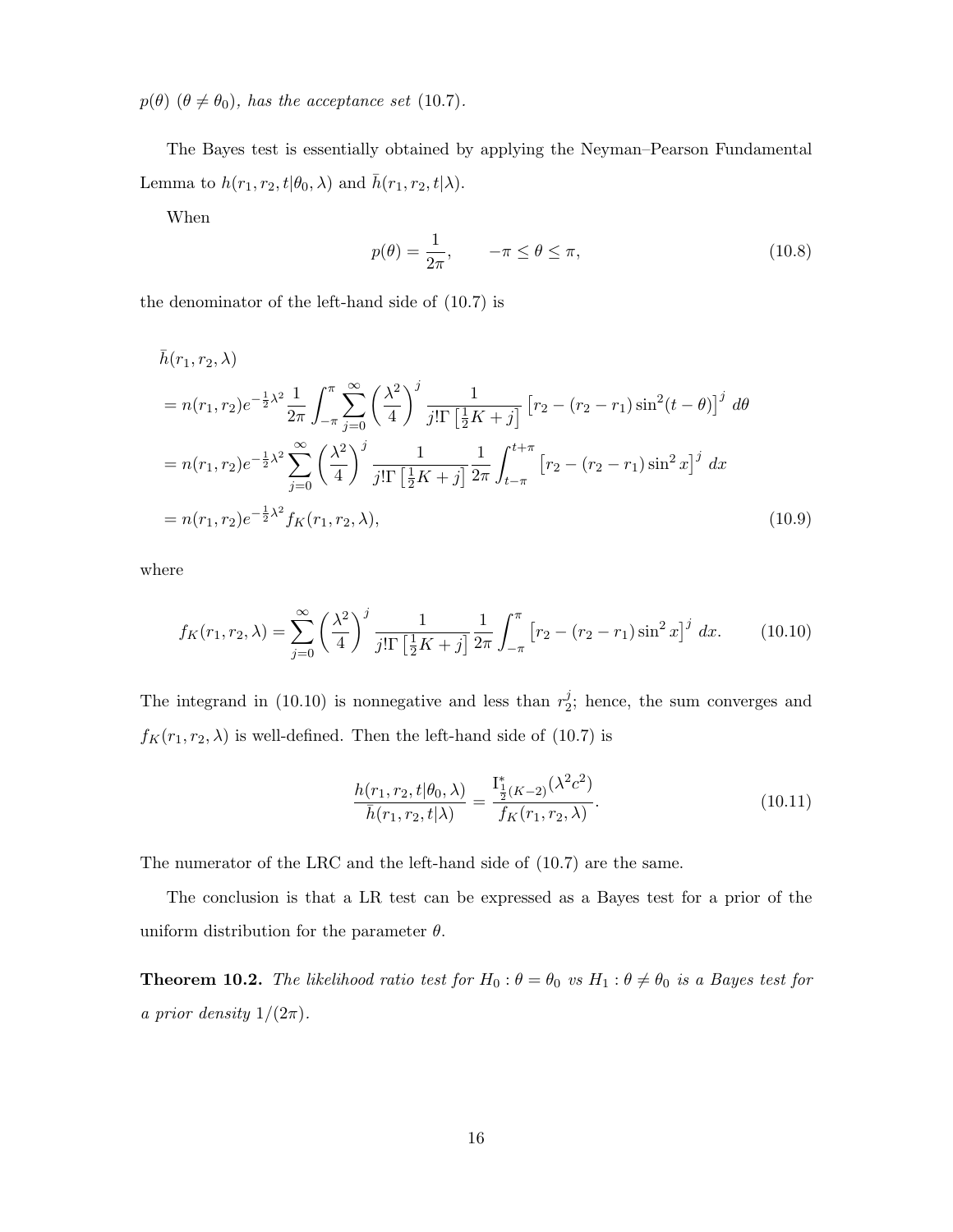#### 11 Admissibility of invariant tests

See Section 5.6.2 of Anderson (2003), for example. If the sets  $A$  and  $B$  are invariant with respect to a group of transformations, the test with acceptance set  $A$  is known as an admissible invariant test.

**Theorem 11.1.** The Bayes test with acceptance region  $(10.7)$  is an admissible invariant test of  $H_0$  vs  $H_1$ .

*Proof.* Let the Bayes test for  $Pr{\theta = \theta_0}$  and the density  $p(\cdot)$  be given by (10.7), resulting in the average risk  $R^*[p(\cdot), \lambda, d_B]$ . If this test is not admissible, then there is a test  $d^*$  that is better than  $d_B$ , that is,

$$
\mathbf{R}^* \left[ p(\cdot), \lambda, d^* \right] \le \mathbf{R}^* \left[ p(\cdot), \lambda, d_B \right] \tag{11.1}
$$

for all  $\theta$  and  $\lambda$  with strict inequality for some  $\theta$  and  $\lambda$ . However, this assertion contradicts  $\Box$ the construction of the Bayes test  $d_B$ .

The conclusion is that the LR test is an admissible invariant test.

The invariance involved here is with respect to certain linear transformations. This consideration is a generalization of the notion that the questions at issue do not depend on the unit of measurement; for example, inches vs feet vs meters or pounds vs kilograms or radians vs degrees. The linear transformations do not affect the inference problems for which the model is used.

#### 12 Admissibility over all tests

#### 12.1 General theorem

Now we consider admissibility with respect to all tests. We assert that the best invariant test of  $\theta = \theta_0$  is admissible within the class of all tests; in particular, a LR test is admissible within the class of all tests. The idea is that a family of tests — invariant or not — can be transformed to a family of *randomized invariant* tests; if the original family of invariant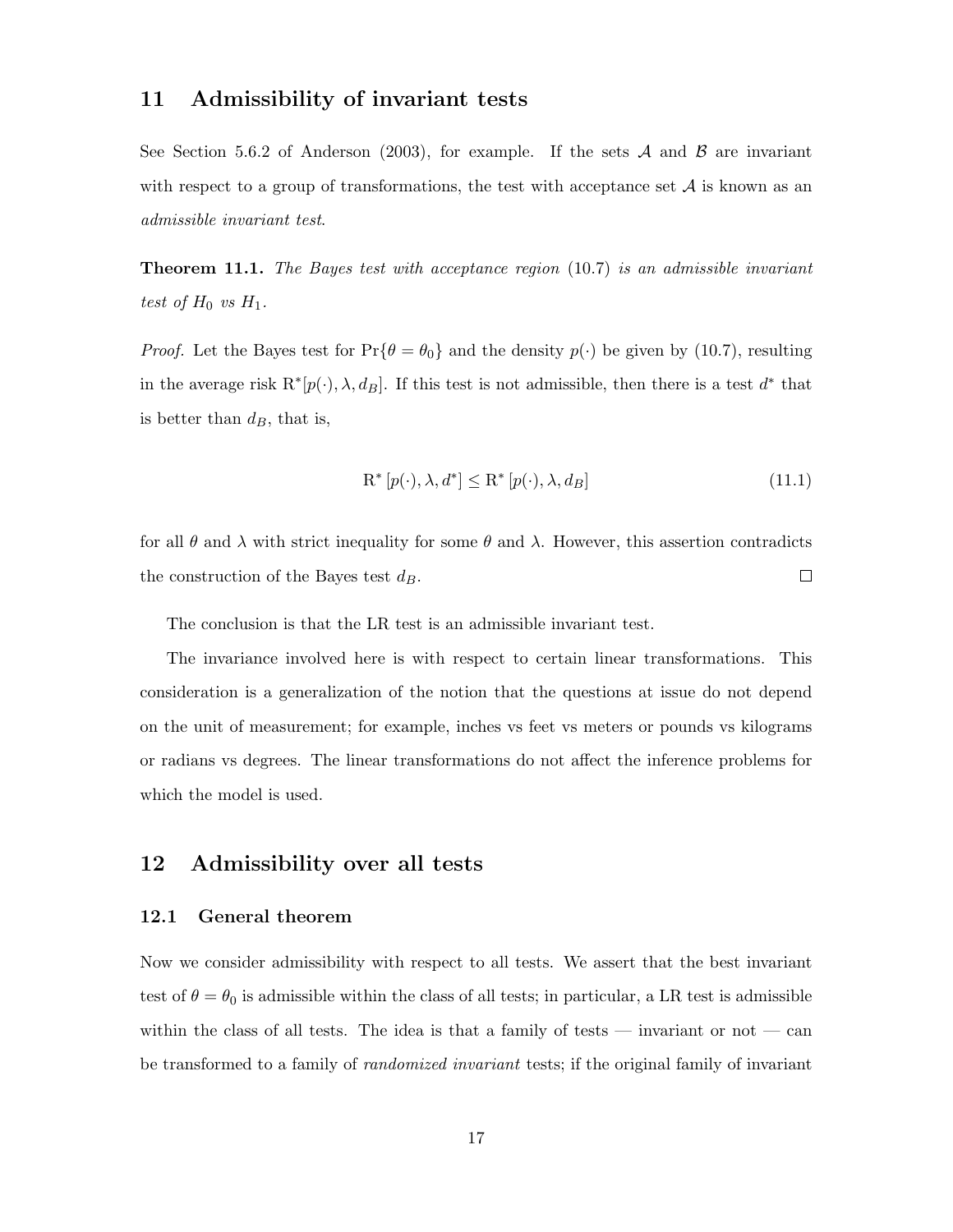tests is admissible within the class of invariant tests, the transformed family is admissible within the class of all tests.

We apply the so-called "Hunt–Stein theorem" to the effect that the best invariant test is admissible in the class of all tests if the group of transformations defining invariance is finite or compact. See Zaman (1996, Sect. 7.9) or Lehmann (1986, Thm. 7 of Chap. 3). The proofs of such theorems are based on the argument that the randomization of the noninvariant tests yields an invariant test that is as good as the noninvariant test.

In the model

$$
Q = \lambda \eta \alpha' + W \tag{12.1}
$$

for fixed  $\lambda$ , each parameter vector  $\eta$  and  $\alpha$  take values in closed sets  $\eta'\eta = 1$  and  $\alpha'\alpha = 1$ , which are therefore compact and satisfy the Hunt–Stein conditions.

**Theorem 12.1.** The LR test of  $\theta = \theta_0$  is admissible in the set of all tests.

#### 12.2 An example

To illustrate the Hunt–Stein theory, consider the model in which  $\theta$  can take on a finite number of values, say

$$
\theta = 0, \frac{1}{N} 2\pi, \frac{2}{N} 2\pi, \dots, \frac{N-1}{N} 2\pi.
$$
 (12.2)

Note that  $\alpha' = (-\sin \theta, \cos \theta)$ . Consider the group of transformations

$$
\theta \longrightarrow \theta + \frac{j}{N} 2\pi, \quad t \longrightarrow t + \frac{j}{N} 2\pi, \qquad j = 0, 1, \dots, N - 1. \tag{12.3}
$$

Let these values of  $\theta$  be labeled as  $\theta_0^*, \theta_1^*, \dots, \theta_{N-1}^*$ . Each of them corresponds to a null hypothesis. Define a test of the hypothesis  $\theta = \theta_k^*$  by the acceptance region  $A_k^* = A_k^*(t, r_1, r_2)$ in the space of  $t, r_1, r_2$ . The set of tests is an *invariant* set if

$$
A_k^*(t - \theta_k^*, r_1, r_2) = A_j^*(t - \theta_j^*, r_1, r_2)
$$
\n(12.4)

for  $k, j = 0, 1, \ldots, N - 1$ .

The LR test of the hypothesis  $\theta = \theta_i^*$  against the alternative  $\theta = \theta_j^*$  for some  $j =$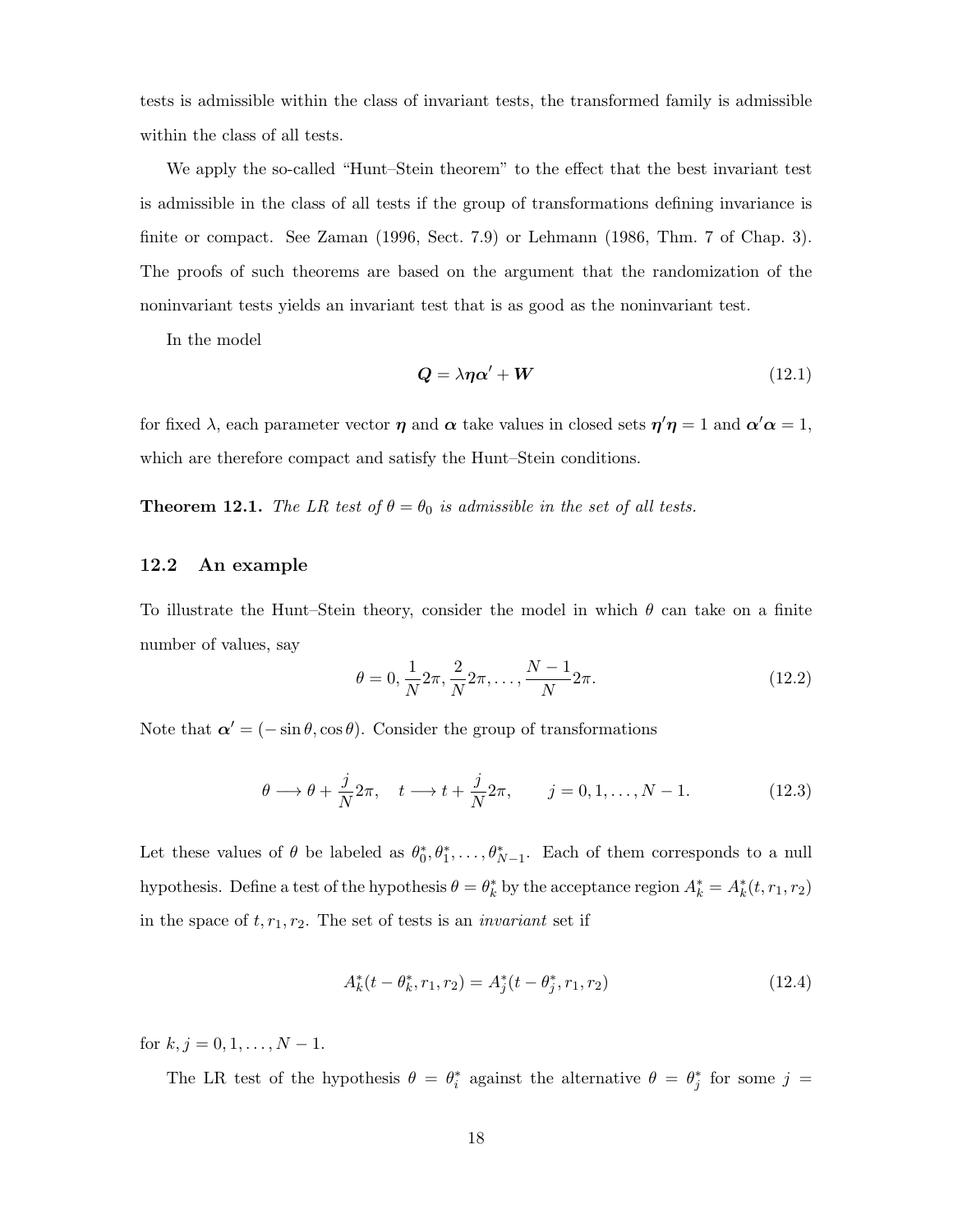$0, 1, \ldots, N-1$  is the Bayes solution for the hypothesis  $\theta = \theta_i^*$  for prior probabilities

$$
\Pr\{\theta = \theta_j^*\} = \frac{1}{N}, \qquad j = 0, 1, \dots, N - 1.
$$
 (12.5)

Suppose the set of tests are not necessarily invariant; that is, (12.4) does not necessarily hold. We can randomize these  $N$  tests by defining an invariant randomized test.

The acceptance region  $A_k^*(t, r_1, r_2)$  can be adapted to test  $\theta = \theta_i^*$  by subtracting  $\theta_k^*$  from  $A_k^*(t, r_1, r_2)$  and adding  $\theta_i^*$ , which is the region  $A_k^*(t - \theta_k^* + \theta_i^*, r_1, r_2)$ . A randomized test for the null hypothesis  $\theta = \theta_i^*$  has acceptance region

$$
\frac{1}{N} \sum_{k=0}^{N-1} A_k^*(t - \theta_k^* + \theta_i^*, r_1, r_2).
$$
\n(12.6)

The set of such tests for  $\theta_i^*$ ,  $i = 0, 1, ..., N - 1$ , is an invariant set.

**Lemma 12.1.** If a test with an invariant family of acceptance regions  $A_0, A_1, \ldots, A_{N-1}$  is admissible in the set of invariant tests, it is admissible in the set of all tests.

*Proof by contradiction.* Suppose  $\bar{A}_0, \ldots, \bar{A}_{N-1}$  is a family of better tests (not necessarily invariant). Then the invariant randomized tests based on  $\bar{A}_0, \ldots, \bar{A}_{N-1}$  is better than the family of  $A_0, \ldots, A_{N-1}$ . But this contradicts the assumption that  $A_0, \ldots, A_{N-1}$  is  $\Box$ admissible in the set of invariant tests.

#### 13 Comments

# 13.1 Invariance with respect to linear transformations of exogenous variables

In the model (2.1)  $Y = Z\Pi + V$  a linear transformation of Z and  $\Pi$  ( $Z^+ = ZC$  and  $\Pi^+ = C^{-1}\Pi$  leaves ZII invariannt and hence does not affect the model.

Similarly, the transformation does not affect the equation  $\Pi \beta = 0$ , in particular the null hypothesis  $\Pi \beta_0 = 0$ . This property is a generalization of the idea that the model and the problem do not depend on the units of measurement. This property implies that a test can be based on  $G = P'AP$ .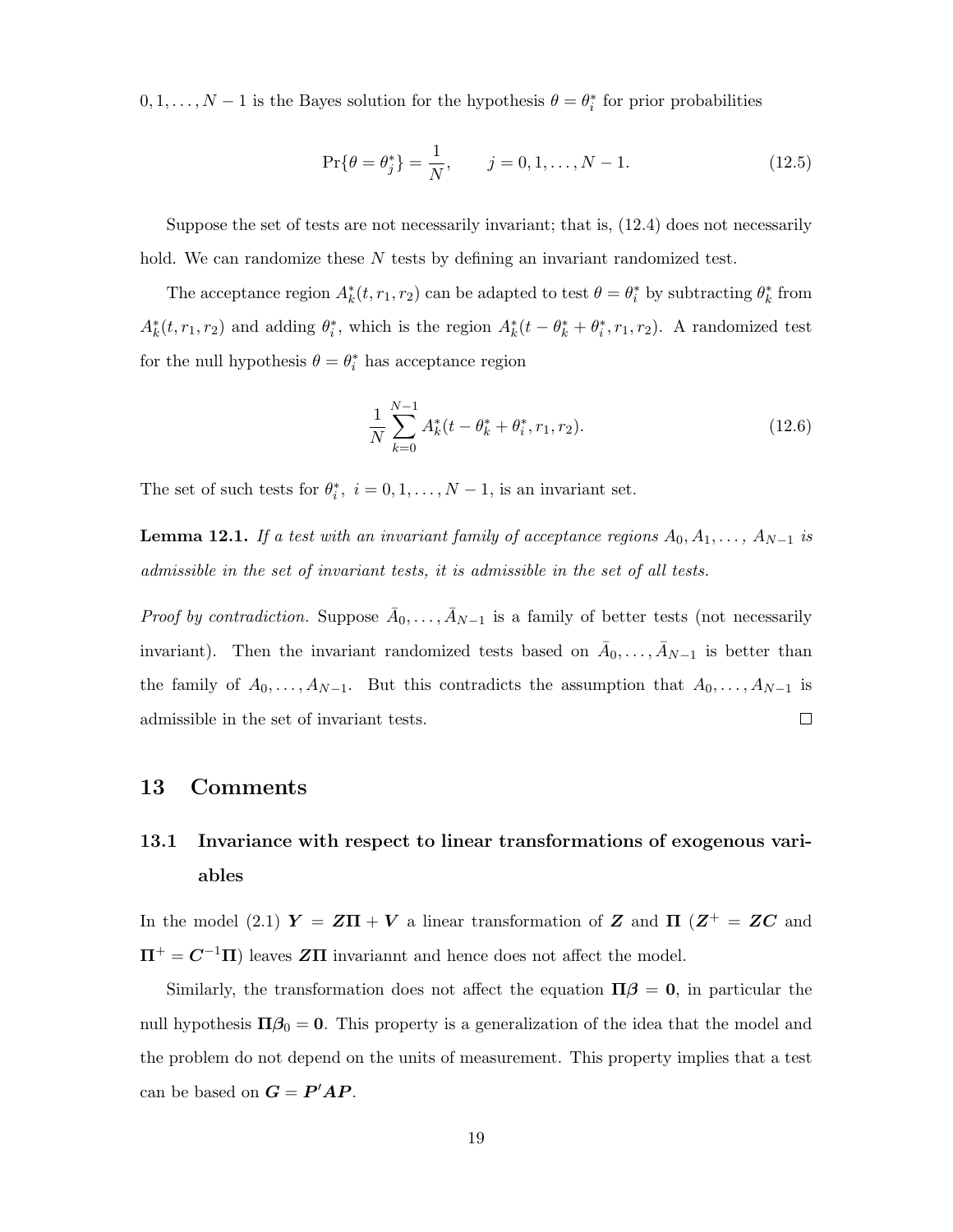# 13.2 Invariance with respect to orthogonal transformations of endogenous variables

When  $\Omega = I$  is assumed, an orthogonal transformation of the disturbance  $V \to VO$  and a corresponding transformation of  $\beta$ ,  $\beta \to O'\beta$  and of the null hypothesis  $\beta_0 \to O'\beta_0$  do not affect the equations,  $\beta = \beta_0$  and  $\beta' \beta = 1$ . In the G-space this transformation is a rotation of coordinates.

#### 13.3 Conclusions

Theorem 12.1 states that the LR test of  $H_0$  :  $\alpha = \alpha_0$  vs  $H_1$  :  $\mathcal{EQ} = \lambda \eta \alpha'$  ( $\eta' \eta = 1$ ,  $\alpha' \alpha = 1$ ) is admissible in the class of all (randomized) tests. This implies that given any test of  $H_0$ vs  $H_1$  in the model  $\mathcal{E}Q = \lambda \eta \alpha'$  there is an LR test that is better than that test. Thus the statistician need only consider (randomized) LR tests.

Note that the comparison of a given test with respect to  $\alpha$  holds for each specified  $\lambda$ . The theorem does not indicate how to establish the significance level for a specific  $\lambda$ . The analysis assumes that the system is in equilibrium; that is, that  $(4.8)$  holds for all T.

#### 14 A more general model

Instead of (2.9) consider (2.4) with the hypothesis  $H_0$ :  $\beta_1 = \beta_0$ , where  $\beta_1$  satisfies (2.8). Let

$$
Z_{2.1} = Z_2 - Z_1 A_{11}^{-1} A_{12}, \qquad (14.1)
$$

where  $\boldsymbol{A}$  has been partitioned into  $K_1$  and  $K_2$  rows and columns. Then the relevant part of the reduced form (2.6) can be written

$$
Y_1 = Z_1 (\Pi_{11} + A_{11}^{-1} A_{12} \Pi_{21}) + Z_{2.1} \Pi_{21} + V_1.
$$
 (14.2)

The sufficient statistics are  $A_{11}^{-1}Z_1'Y_1$  and  $P_2 = A_{22.1}^{-1}Z_{2.1}'Y_1$ , where

$$
\mathbf{A}_{22.1} = \mathbf{Z}_{2.1}' \mathbf{Z}_{2.1} = \mathbf{A}_{22} - \mathbf{A}_{21} \mathbf{A}_{11}^{-1} \mathbf{A}_{12},
$$
(14.3)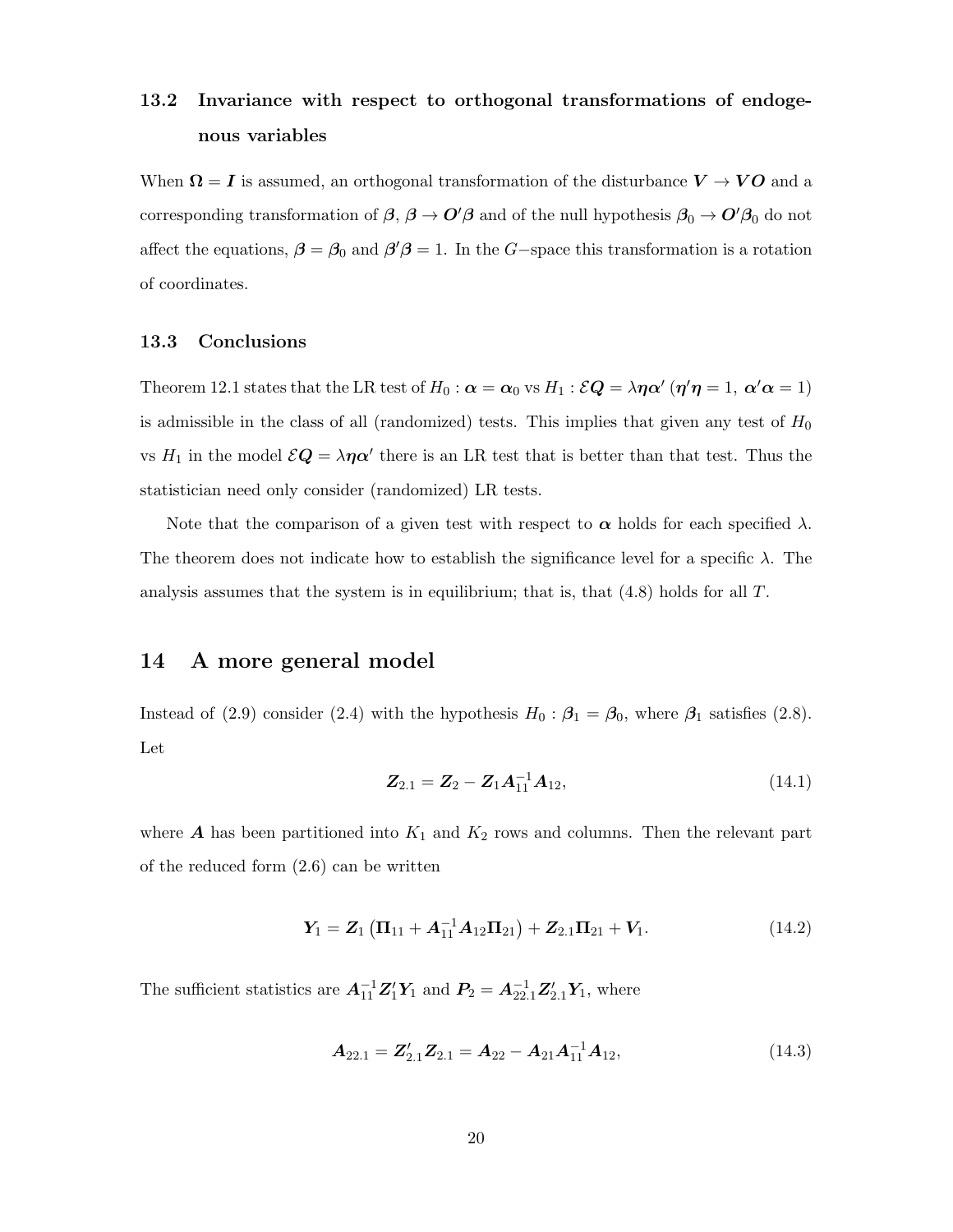and they are independent. The developments above proceed with  $Z$  replaced by  $Z_{2.1}$ ,  $Y$ by  $Y_1$ , etc.

### References

- Abramowitz, Milton and Irene A. Stegun. 1972. Handbook of Mathematical Functions with Formulas, Graphs, and Mathematical Tables. Dover Books on Mathematics. Dover Publications. URL http://books.google.com/books?id=IHhkzgAACAAJ.
- Anderson, T. W. 1976. "Estimation of linear functional relationships: approximate distributions and connections with simultaneous equations in econometrics." J. Roy Statist. Soc. Ser. B 38 (1):1–36. With a discussion by P. Sprent, J. B. Copas, M. S. Bartlett, N. N. Chan, Mary E. Solari, David F. Hendry, A. M. Walker, E. B. Andersen, John Bibby, R. W. Farebrother, Ejnar Lyttkens, A. E. Maxwell, R. J. O'Brien, P. C. B. Phillips, D. A. Williams, E. J. Williams and W. M. Patefield and a reply by the author.
- ———. 1984. "The 1982 Wald Memorial Lectures: Estimating linear statistical relationships." Ann. Statist. 12 (1):1–45. URL 10.1214/aos/1176346390.
- —. 2003. An Introduction to Multivariate Statistical Analysis. Wiley Series in Probability and Statistics. Hoboken, NJ: Wiley-Interscience [John Wiley & Sons], third ed.
- Anderson, T. W. and M. A. Girshick. 1944. "Some extensions of the Wishart distribution." Ann. Math. Statistics 15:345–357. (Correction: 1964, **35**, 923).
- Anderson, T. W. and Naoto Kunitomo. 2007. "On likelihood ratio tests of structural coefficients: Anderson–Rubin (1949) revisited." URL http://www.cirje.e.u-tokyo. ac.jp/research/dp/2007/2007cf499.pdf. Discussion Paper CIRJE-F-499.
- ———. 2009. "Testing a hypothesis about a structural coefficient in a simultaneous equation model for known covariance matrix (In honor of Raul P. Mentz)." Estadistica 61:7–16.
- Anderson, T. W. and Herman Rubin. 1949. "Estimation of the parameters of a single equation in a complete system of stochastic equations." Ann. Math. Statistics 20:46–63.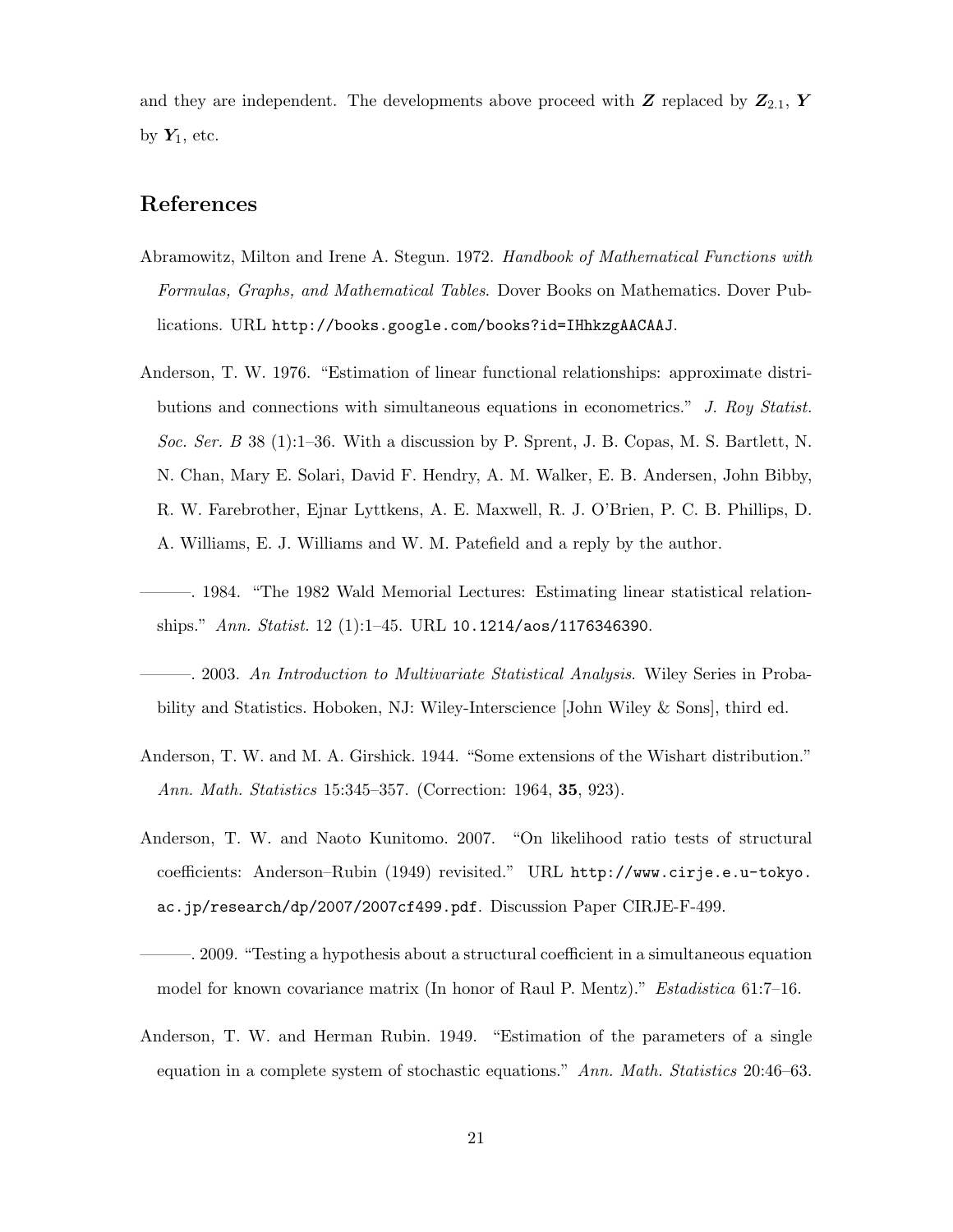- Anderson, T. W., Charles Stein, and Asad Zaman. 1985. "Best invariant estimation of a direction parameter." Ann. Statist. 13 (2):526–533. URL 10.1214/aos/1176349536.
- Creasy, Monica A. 1956. "Confidence limits for the gradient in the linear functional relationship." J. Roy. Statist. Soc. Ser. B. 18:65–69.
- Haavelmo, Trygve. 1944. "The probability approach in econometrics." Econometrica 12 Supplement:118.
- Lehmann, Erich L. 1986. *Testing Statistical Hypotheses*. Wiley Series in Probability and Mathematical Statistics: Probability and Mathematical Statistics. New York: John Wiley & Sons Inc., second ed.
- Moreira, Marcelo J. 2003. "A conditional likelihood ratio test for structural models." Econometrica 71 (4):1027–1048. URL 10.1111/1468-0262.00438.
- Zaman, Asad. 1996. Statistical Foundations for Econometric Techniques. Economic Theory, Econometrics, and Mathematical Economics. San Diego, CA: Academic Press Inc.

## A Jacobian

The representation of  $G = O_t R O_t'$  in components is

$$
\begin{bmatrix} g_{11} & g_{12} \\ g_{21} & g_{22} \end{bmatrix} = \begin{bmatrix} r_1 \cos^2 t + r_2 \sin^2 t & (r_1 - r_2) \cos t \sin t \\ (r_1 - r_2) \cos t \sin t & r_1 \sin^2 t + r_2 \cos^2 t \end{bmatrix}.
$$
 (A.1)

The matrix of partial derivatives of  $g_{11}, g_{22}, g_{12}$  with respect to  $r_1$ ,  $r_2$  and t is

$$
\begin{bmatrix}\n\cos^2 t & \sin^2 t & -2(r_1 - r_2)\cos t \sin t \\
\sin^2 t & \cos^2 t & 2(r_1 - r_2)\cos t \sin t \\
\cos t \sin t & -\cos t \sin t & (r_1 - r_2)(\cos^2 t - \sin^2 t)\n\end{bmatrix}.
$$
\n(A.2)

The Jacobian of the transformation is the absolute value of the determinant of  $(A.2)$  which is  $r_2 - r_1$ .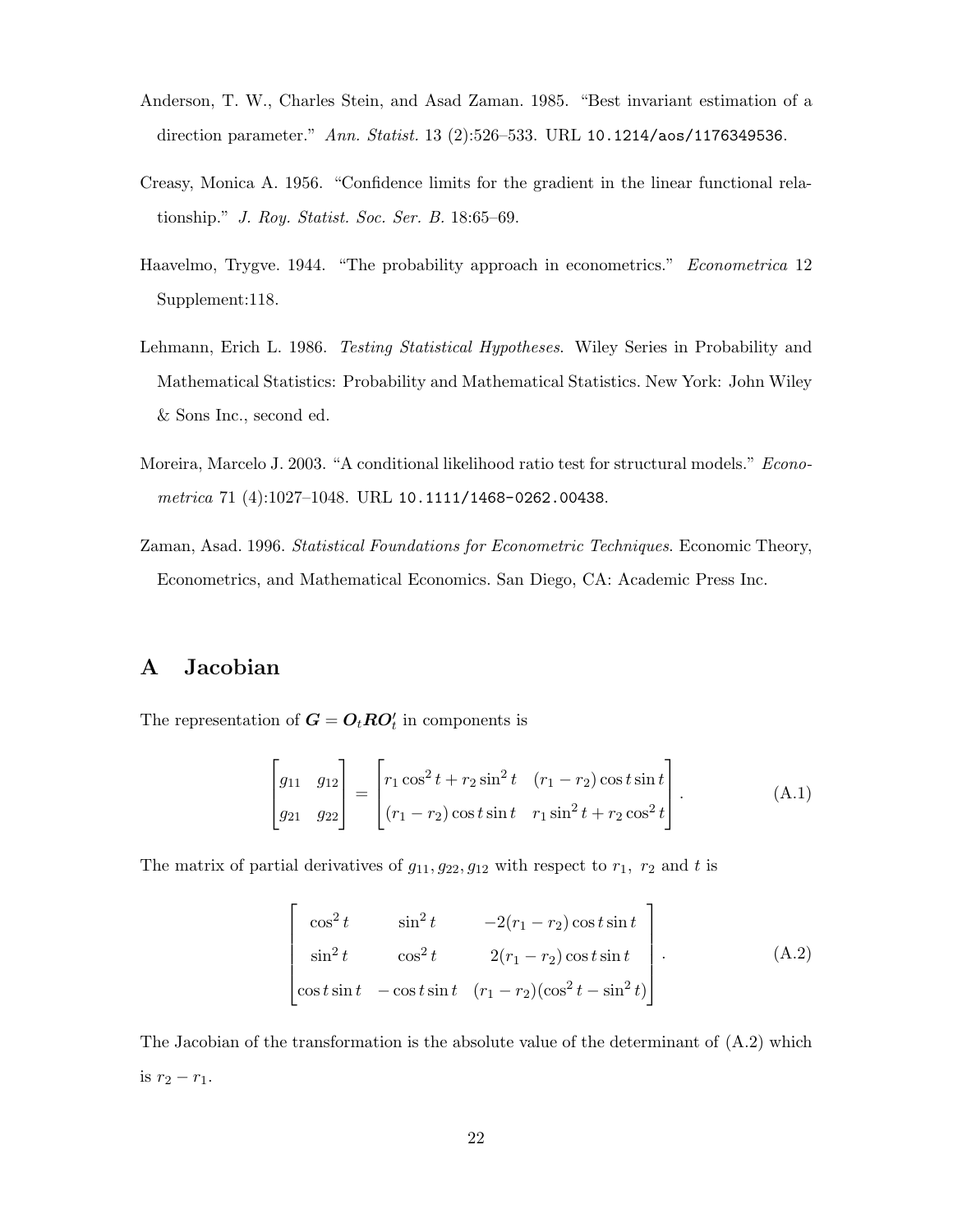#### B The noncentral Wishart distribution

Let  $\mathbf{Q} = \lambda \eta \alpha' + \mathbf{W}$ , and

$$
Q = \begin{bmatrix} Q_1' \\ Q_2 \end{bmatrix}, \quad \eta = \begin{bmatrix} 1 \\ 0 \end{bmatrix}, \quad \alpha = \begin{bmatrix} 1 \\ 0 \end{bmatrix}, \quad W = \begin{bmatrix} w_1' \\ W_2 \end{bmatrix}, \quad (B.1)
$$

where  $Q_2$  and  $W_2$  are  $(K - 1) \times G$ ,  $Q_1$  and  $w_1$  are  $G \times 1$ ,  $\eta$  is  $K \times 1$  and  $\alpha$  is  $G \times 1$ . Note that  $\eta' \eta = 1 = \alpha' \alpha$ . The rows of W are independently normally distributed with means 0 and covariance matrix  $I_G$ . Then  $Q'_2Q_2 = G_2$  has a (central) Wishart distribution  $W(I_G, K-1)$  with density

$$
\frac{|G_2|^{\frac{1}{2}(K-G-2)}e^{-\frac{1}{2}\text{tr }G_2}}{2^{\frac{1}{2}(K-1)G}\pi^{G(G-1)/4}\prod_{i=1}^G\Gamma\left[\frac{1}{2}(K-i)\right]}
$$
(B.2)

(Anderson, 2003, Th. 7.2.2). The vector  $\mathbf{q}'_1 = (q_{11}, \mathbf{q}'_{12})$  has the density

$$
\frac{1}{(2\pi)^{\frac{1}{2}G}}e^{-\frac{1}{2}(q_{11}-\lambda)^2-\frac{1}{2}q'_{12}q_{12}}.
$$
 (B.3)

The joint density of the matrix  $G_2$  and the vector  $q'_1$  is the product of (B.2) and (B.3). The joint density of  $G = q_1 q_1' + G_2$  and  $q_1$  is

$$
\frac{|G - q_1 q_1'|^{\frac{1}{2}(K - G - 2)} e^{-\frac{1}{2} tr G + \lambda q_{11} - \lambda^2/2}}{2^{\frac{1}{2}KG} \pi^{G(G+1)/4} \prod_{i=1}^{G} \Gamma\left[\frac{1}{2}(K - i)\right]}
$$
\n
$$
= \frac{|G|^{\frac{1}{2}(K - G - 2)} (1 - q_1' G^{-1} q_1)^{\frac{1}{2}(K - G - 2)} e^{-\frac{1}{2} tr G + \lambda q_{11} - \lambda^2/2}}{2^{\frac{1}{2}KG} \pi^{G(G+1)/4} \prod_{i=1}^{G} \Gamma\left[\frac{1}{2}(K - i)\right]}.
$$
\n(B.4)

See Corollary A.3.1 of Anderson (2003), for example.

The noncentral Wishart density of  $G$  is the integral of  $(B.4)$  with respect to the vector  $q'_1 = (q_{11}, q'_{12})$  over the range for which  $1 - q'_1 G^{-1} q_1$  is positive. Anderson and Girshick (1944) carried out the algebraic details of this integration.

**Theorem B.1.** The density of  $G = Q'Q$ , where  $Q = \lambda \eta \alpha' + W$ ,  $\eta = (1, 0)'$ , and  $\alpha =$